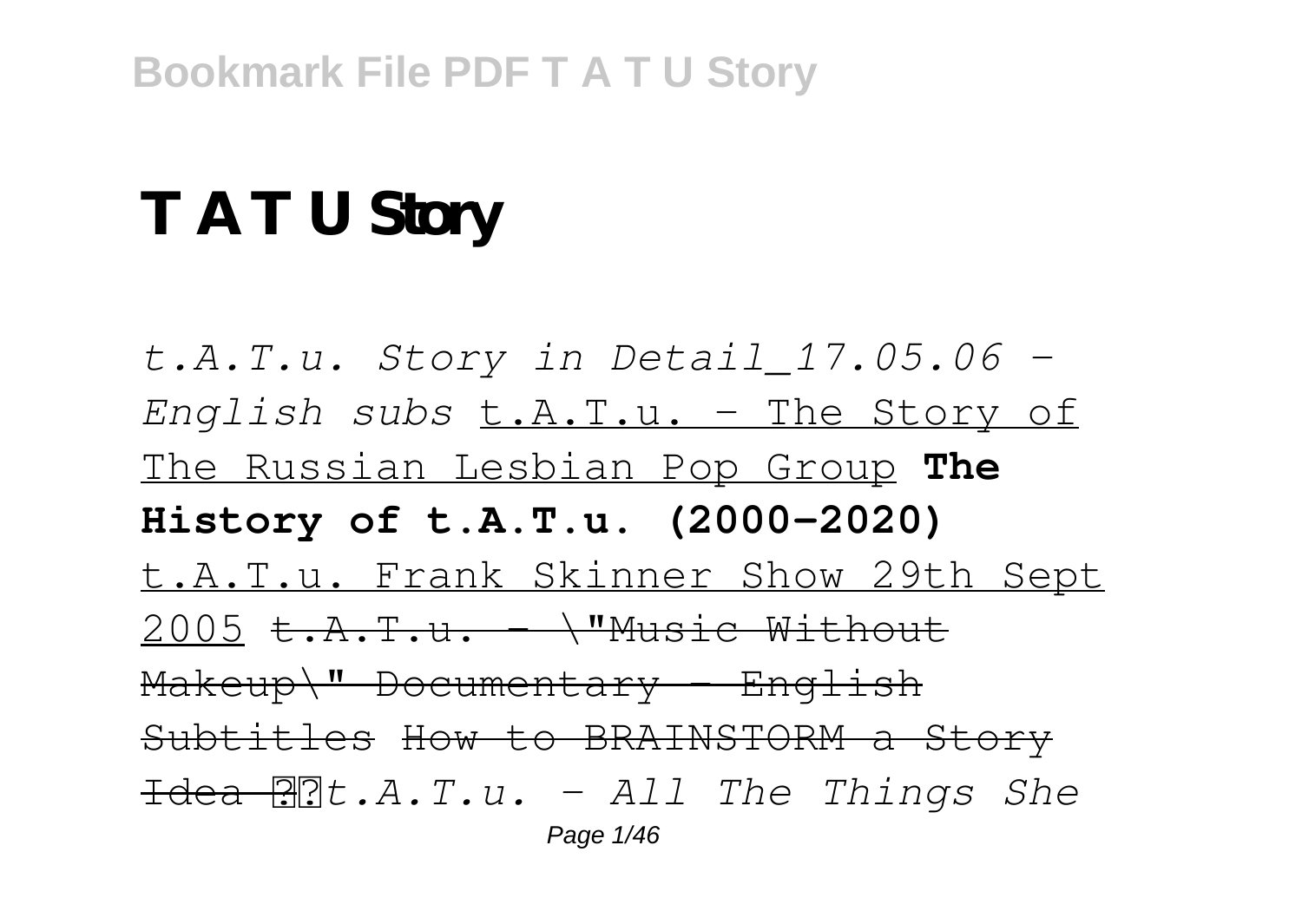*Said* Tell Me A Tattoo Story - a book read aloud by a dad - Seriously, Read A Book!

KIDS DO FAKE TATTOO PRANK ON STRICT GRANDPA!!!t.A.T.u.: 2000 vs 2018. First and Last Perfomance of Each Single Weirdest Tattoo Spots on Ink Master ?? Part 1 Here's What The Bible Really Says About Tattoos And Piercings t.A.T.u. -  $\forall$  "All The Things She Said $\forall$ " Live  $\alpha$  The Voice 2012 <del>t. A.T.u. - Live</del> in Lithuania (Dangerous \u0026 Moving Page 2/46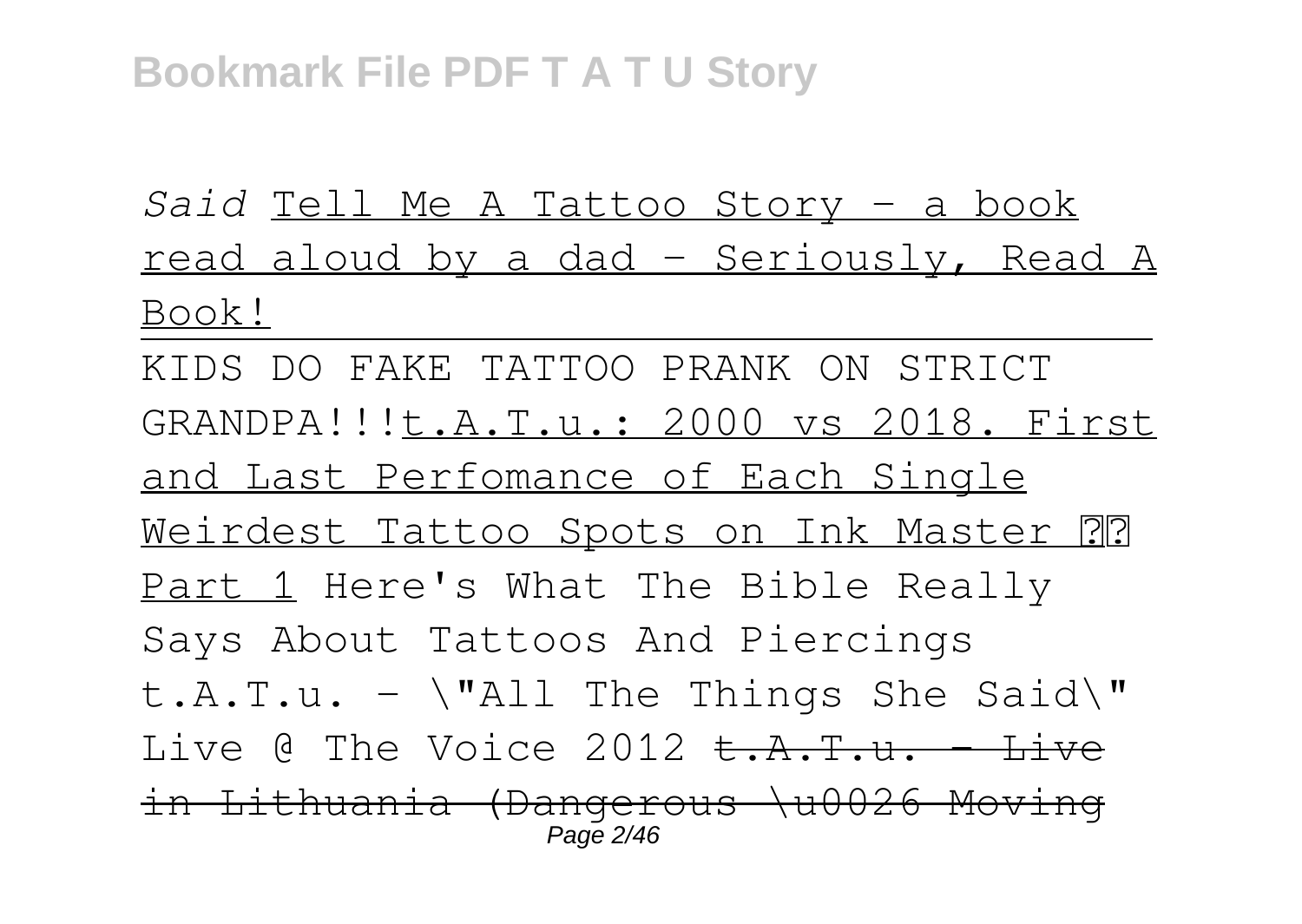Tour) 14.12.2006 Njia pekee ya kujiunga na FREEMASON siri hii NZITO huwezi kuipata SEHEMU YOYOTE ADAM NA HAWA : Ukweli Kuhusu Tunda,Usaliti Na Siri Zingine Nyingi ! **t.A.T.u. History in** the details CTC 2005  $t.A.T.u.$  Live  $\theta$ Red Summer Festival (Full Perfomance) *The Evolution Of Julia Volkova (t.A.T.u.)* ¿Te acuerdas del dueto TATU? Seguramente no sabías estos datos acerca de ellas HIZI NDIO \"KAFARA\" TATU | ALIZOTOA DIAMOND FREEMASONS SIRI Page 3/46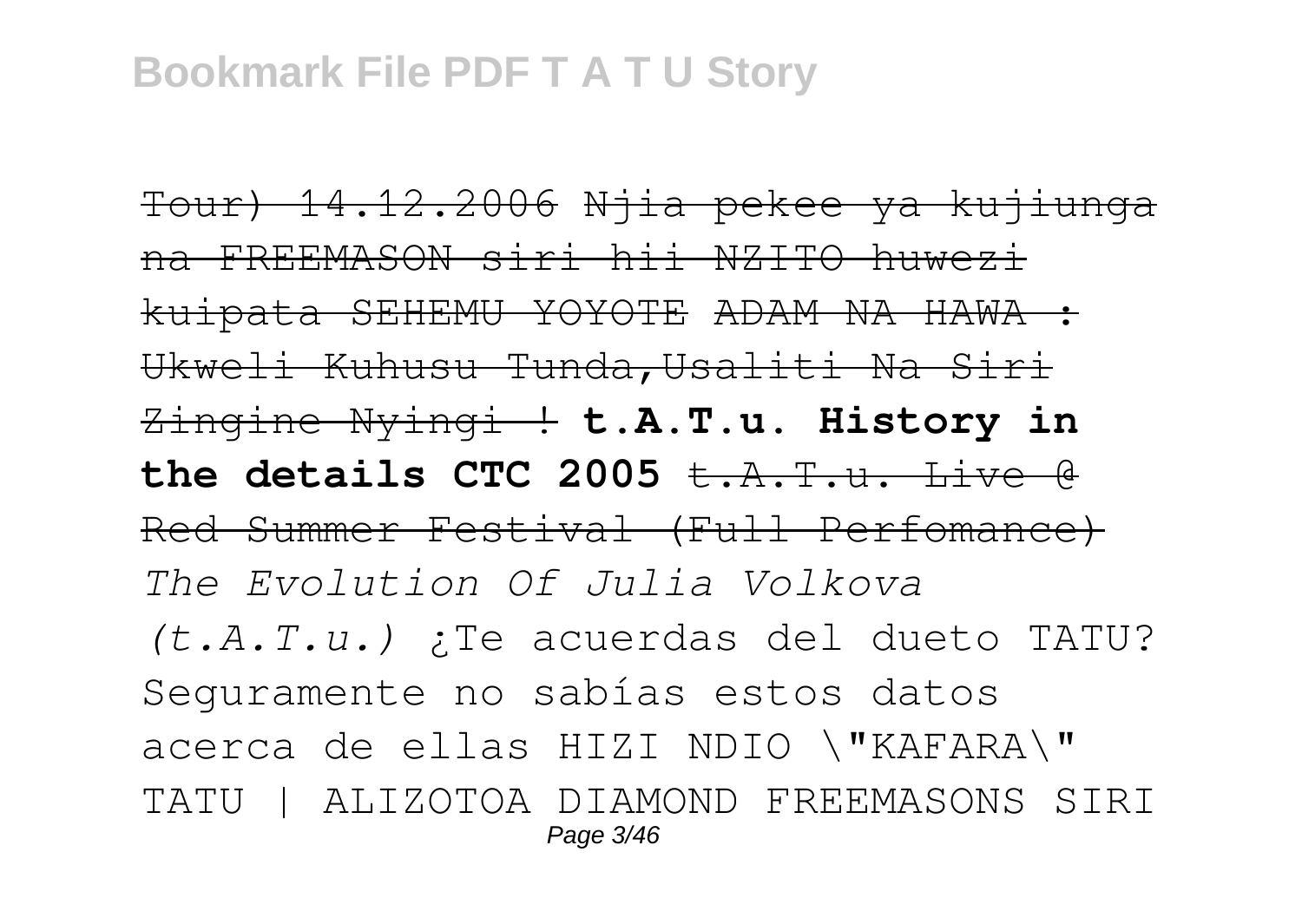NZITO ZA KAGERE ZAIBUKA NI FREEMASON MKUBWA KAMA DIAMOND PLATNUMZ ANATISHA USHAHIDI HUU HAPA *t.A.T.u. - All About Us (Official Uncensored Video)* Best Advice For Tattoo Virgins? | Tattoo Artists Answer KAFARA KUU TATU ZA KANUMBA FREEMASON. Julia Volkova About the Future of t.A.T.u. | August 2014 **Most Tattooed Man! Lucky Diamond Rich - Meet The Record Breakers** FAHAMU SIRI YA JICHO LAKO LA TATU | LINA UWEZO WA AJABU THE Page 4/46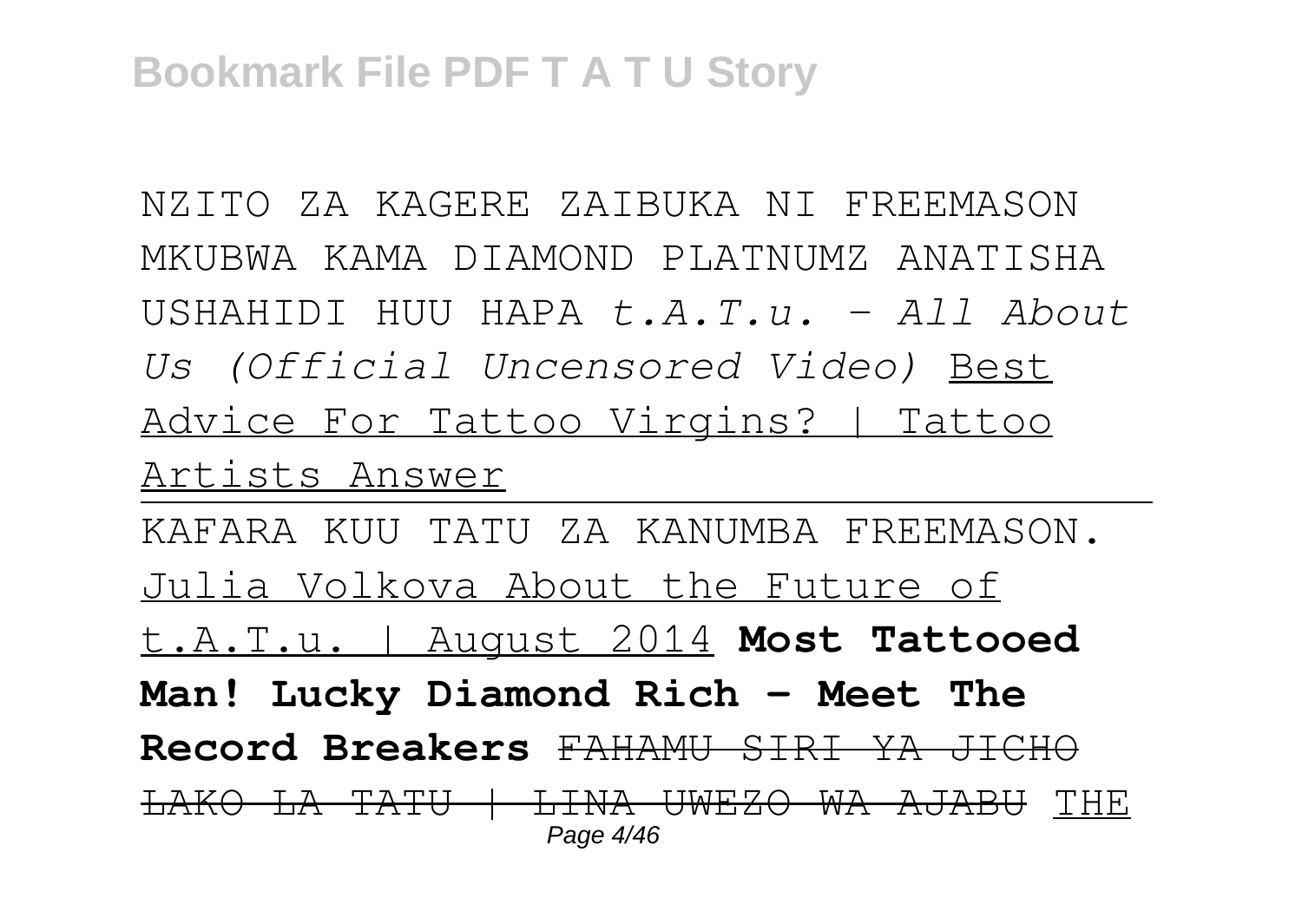GIRL WITH THE DRAGON TATTOO - Official Trailer - In Theaters 12/21 **SIRI YA MICHAEL JACKSON NA FREEMASON/ MIAKA 30 YA MATESO**

T A T U Story

t.A.T.u. was a Russian music duo that consisted of Lena Katina and Julia Volkova. The singers were part of children's music group Neposedy before being managed by producer and director Ivan Shapovalov and signing with Russian record label Neformat. Page 5/46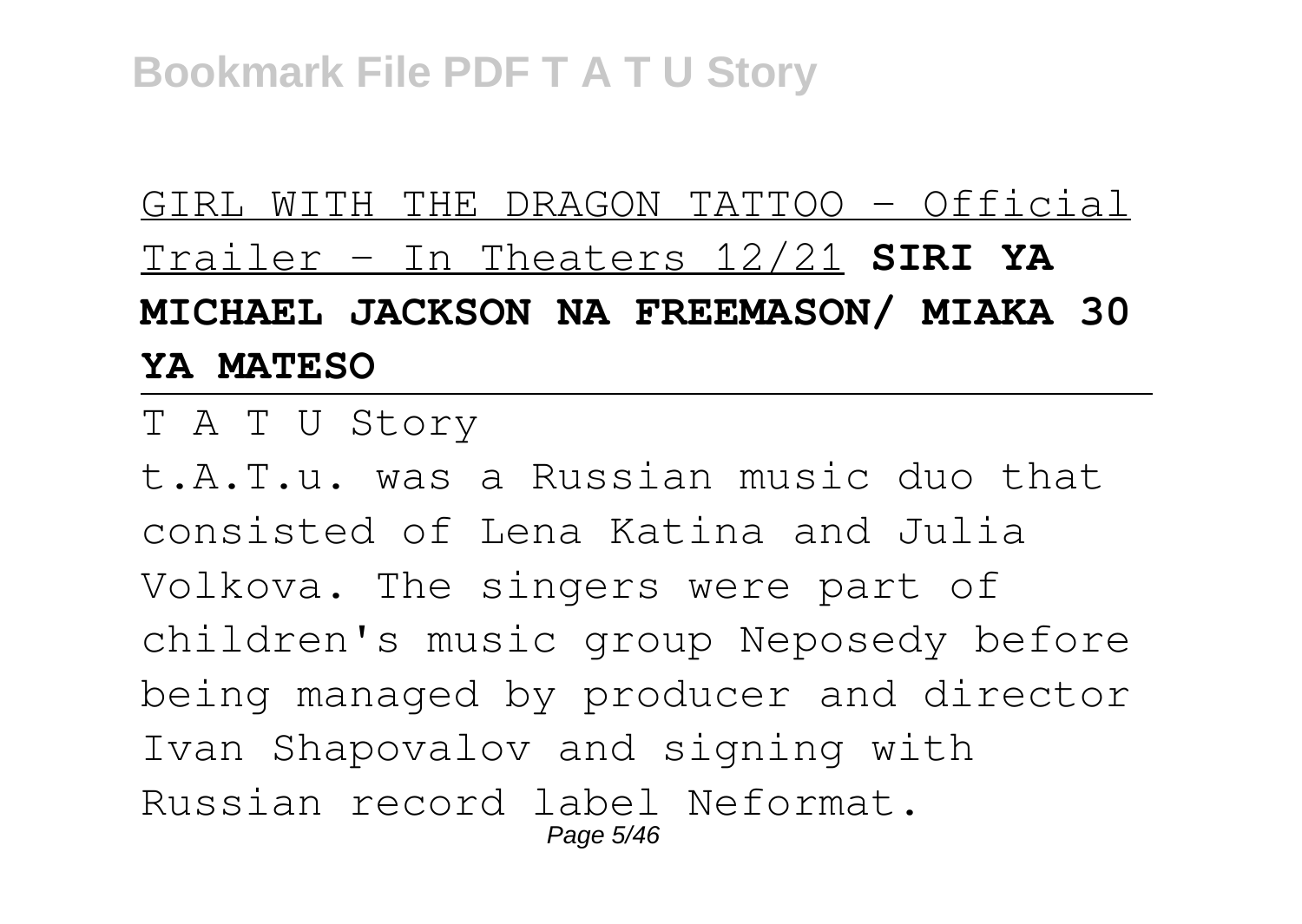t.A.T.u.'s debut album 200 Po Vstrechnoy was a commercial success in Eastern Europe that made the duo sign with Interscope Records to release its English-language counterpart, 200 km/h in the Wrong Lane. The album was certified platinum by the IFPI fo

t.A.T.u. - Wikipedia This is the story of the Russian pop duo t.A.T.u., consisting of Lena Katina Page 6/46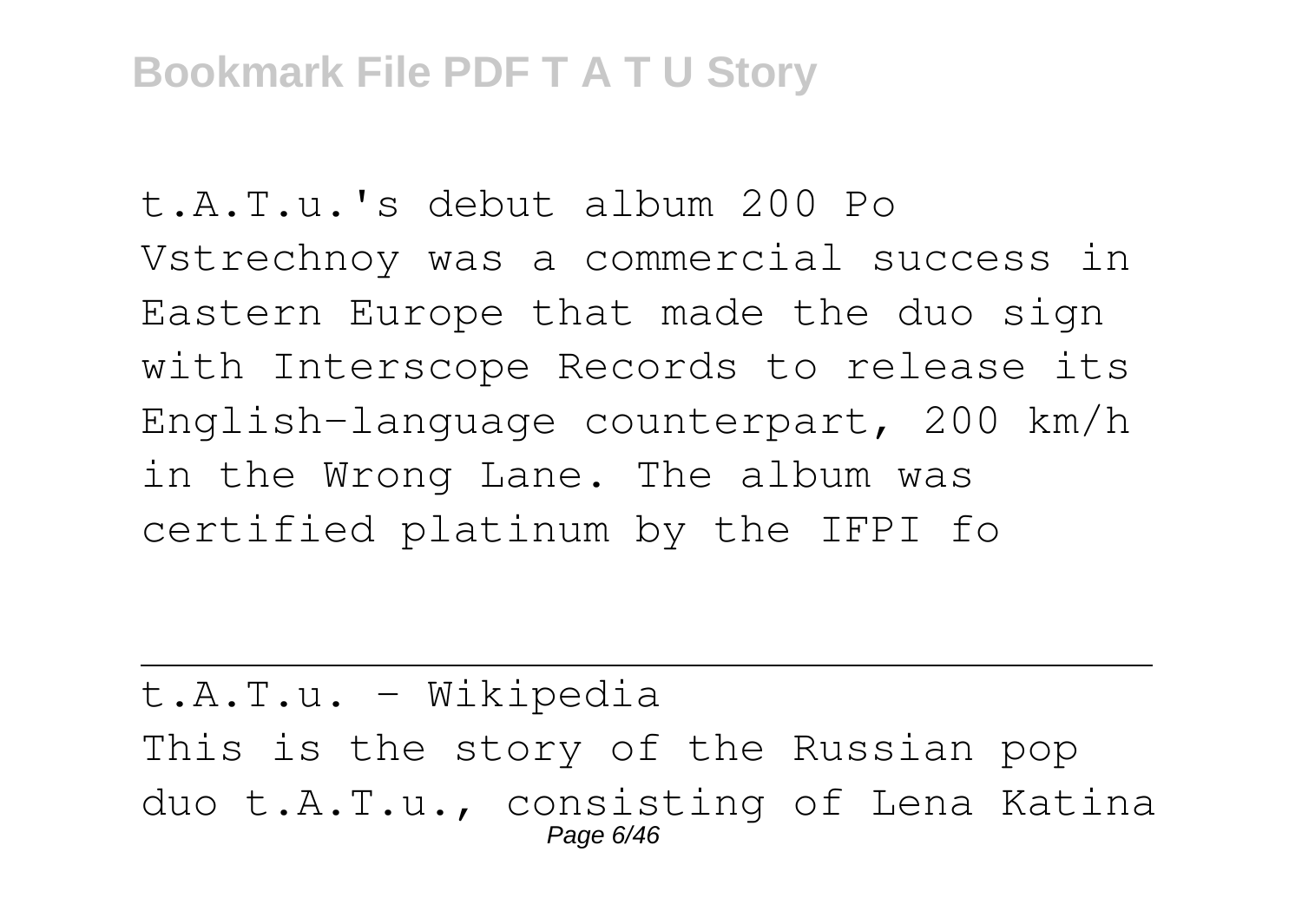and Julia Volkova, who found themselves in the midst of worldwide fame already as teenagers. The girls struck gold with hits like «All The Things She Said», «Not Gonna Get Us» and their cover of The Smiths «How Soon Is Now?» (that even Morrissey appreciated) in 2002.

t.A.T.u. story: Reconstruction of the rise and fall of the ... Page 7/46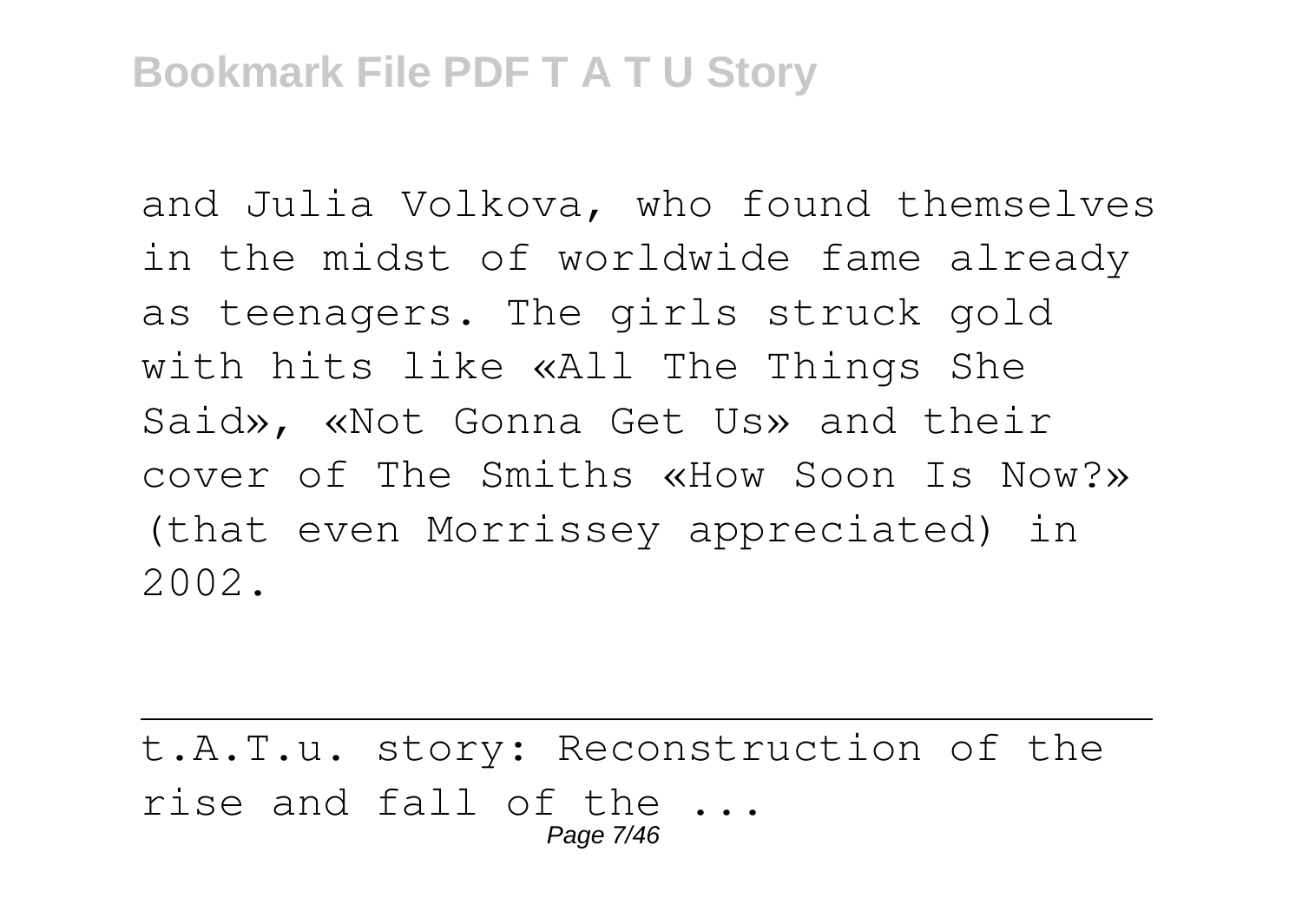The story of a daring music project hatched in Russia after the economic crisis of 1998 with little expectation of success, but which, amazingly, exploded onto the international scene and spawned the most contentious and controversial pop group of the new century, seducing millions of teenagers and causing headaches for TV broadcasting bosses around the world.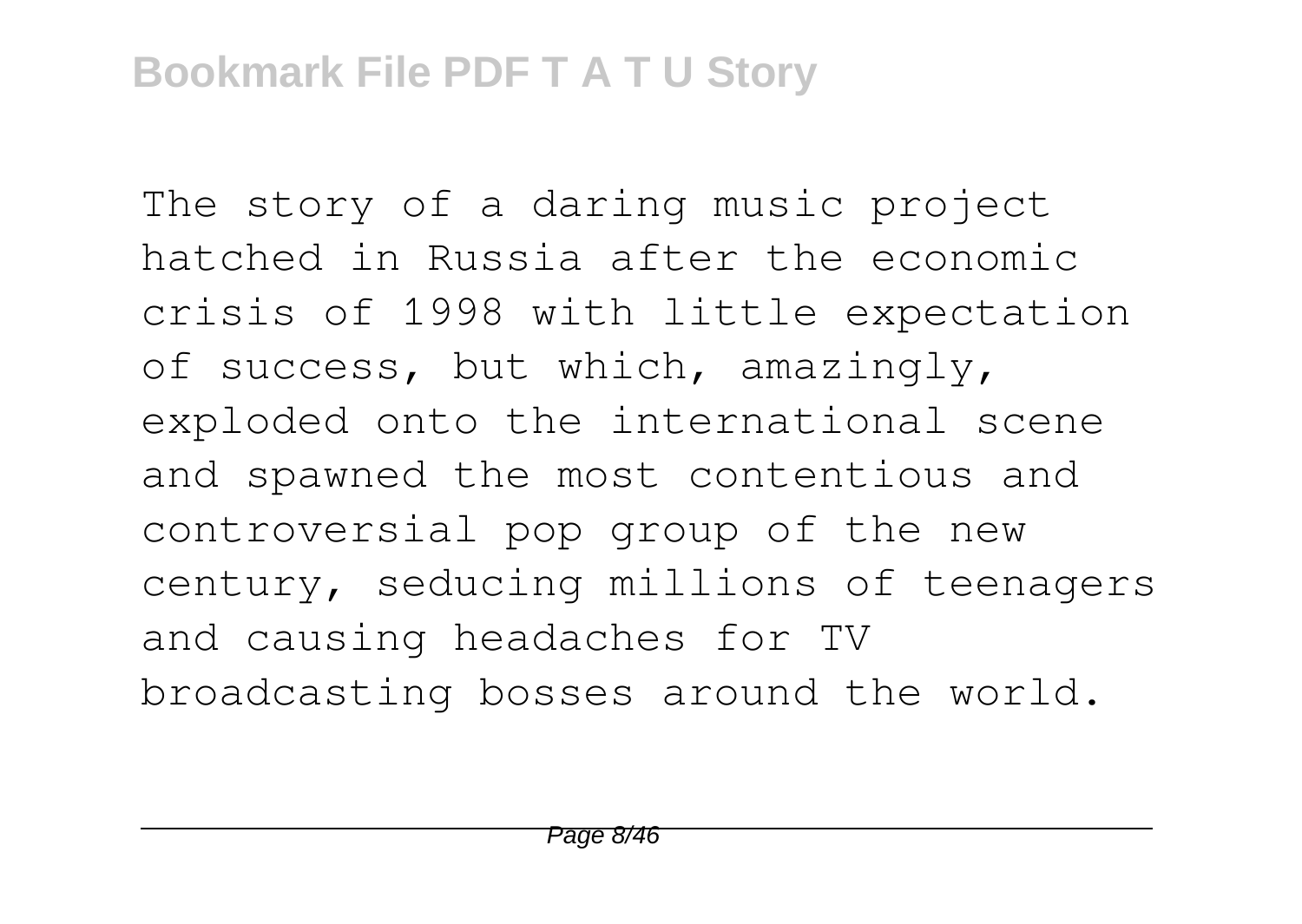t.A.T.u. story | EN Assembled by former TV-commercial producer Ivan Shapovalov after auditioning hundreds of candidates at Moscow's Mostfilm studios, t.A.T.u. (aka Taty) comprised Julia Olegovna Volkova (aka Julia Volkova; born 1985) and Elena Sergeevna Katina (aka Lena Katina; born 1984). Named after an internationally fashionable word, the teen pop duo delivered captivating melodies and controversial lyrics and Page 9/46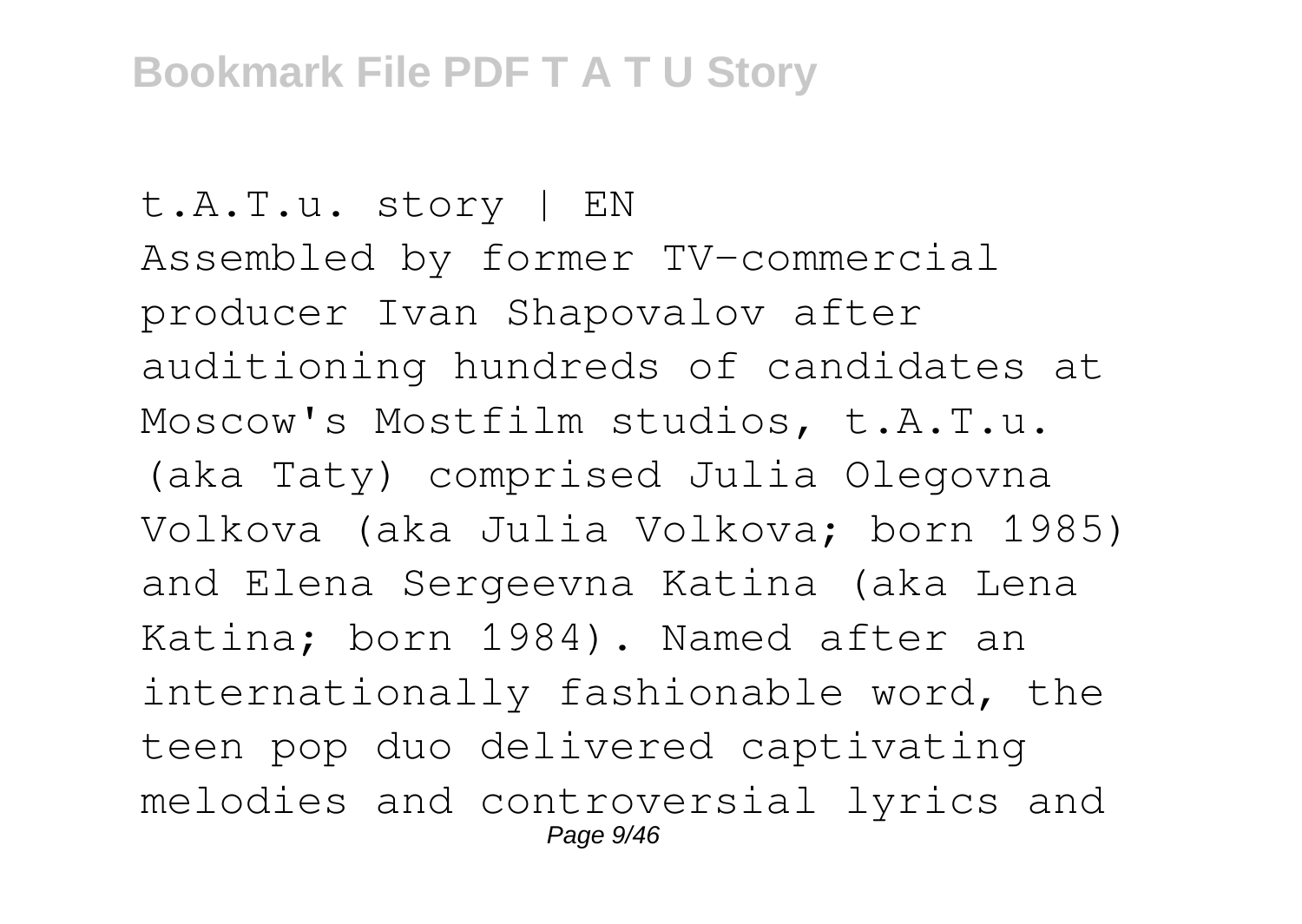signed up to Universal Music Russia on May 16, 2001.

t.A.T.u. | Biography & History | AllMusic In the age of 24/7 televised entertainment, you've likely caught a glimpse (or quite more) of these Russian pop-sensations and full-time mess-with-your-expectations media mavens. During t.A.T.u. 's short five Page 10/46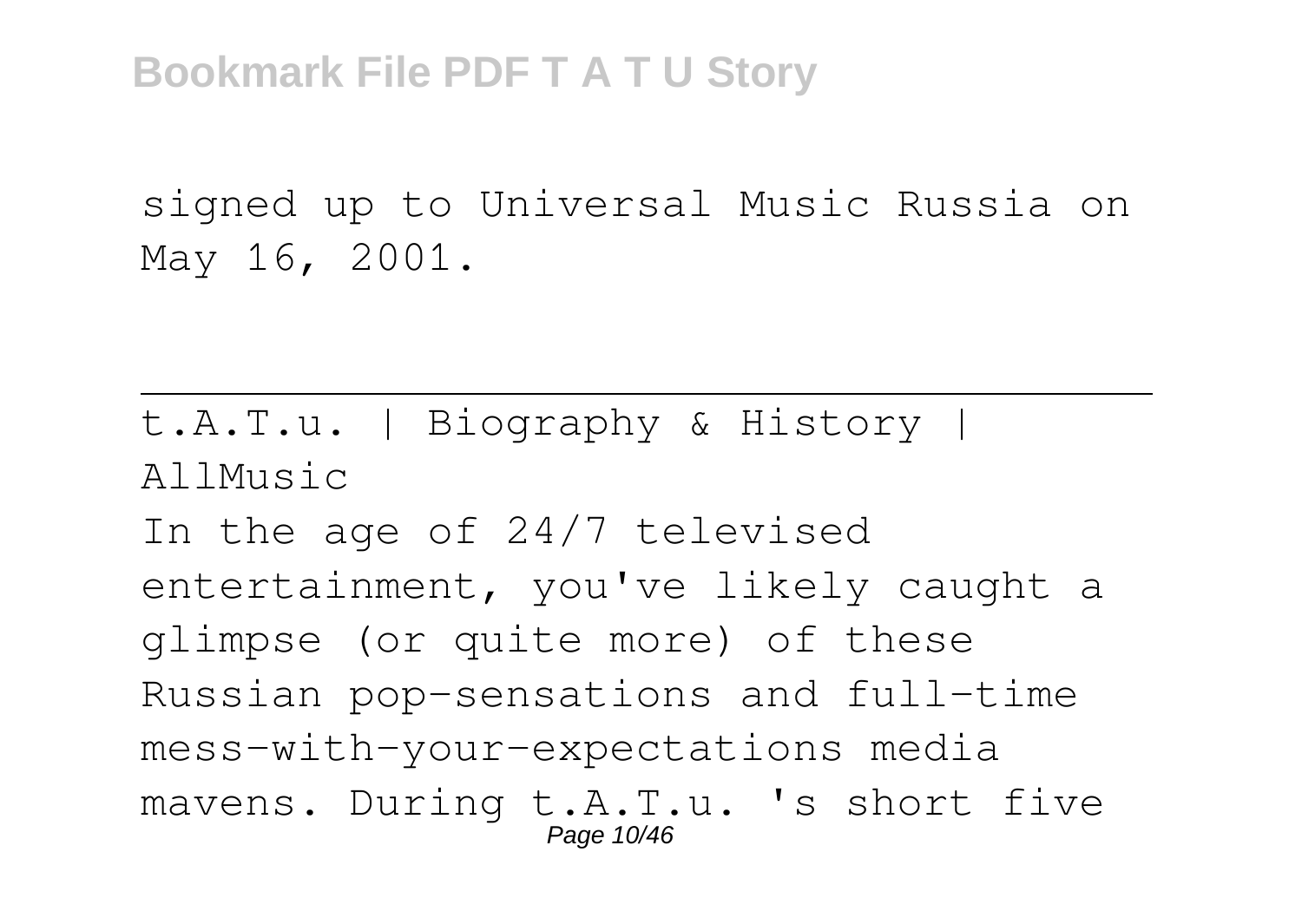years together, the two diminutive, talented beauties have caused one hell of a worldwide ruckus, routinely playing to audiences of 50,000 fans and selling more than 5 million copies of their debut album, 200 km/h in the Wrong Lane.

t.A.T.u. Eng History This video is about the Russian 2000s band known as t.A.T.u. or TATU. This Page 11/46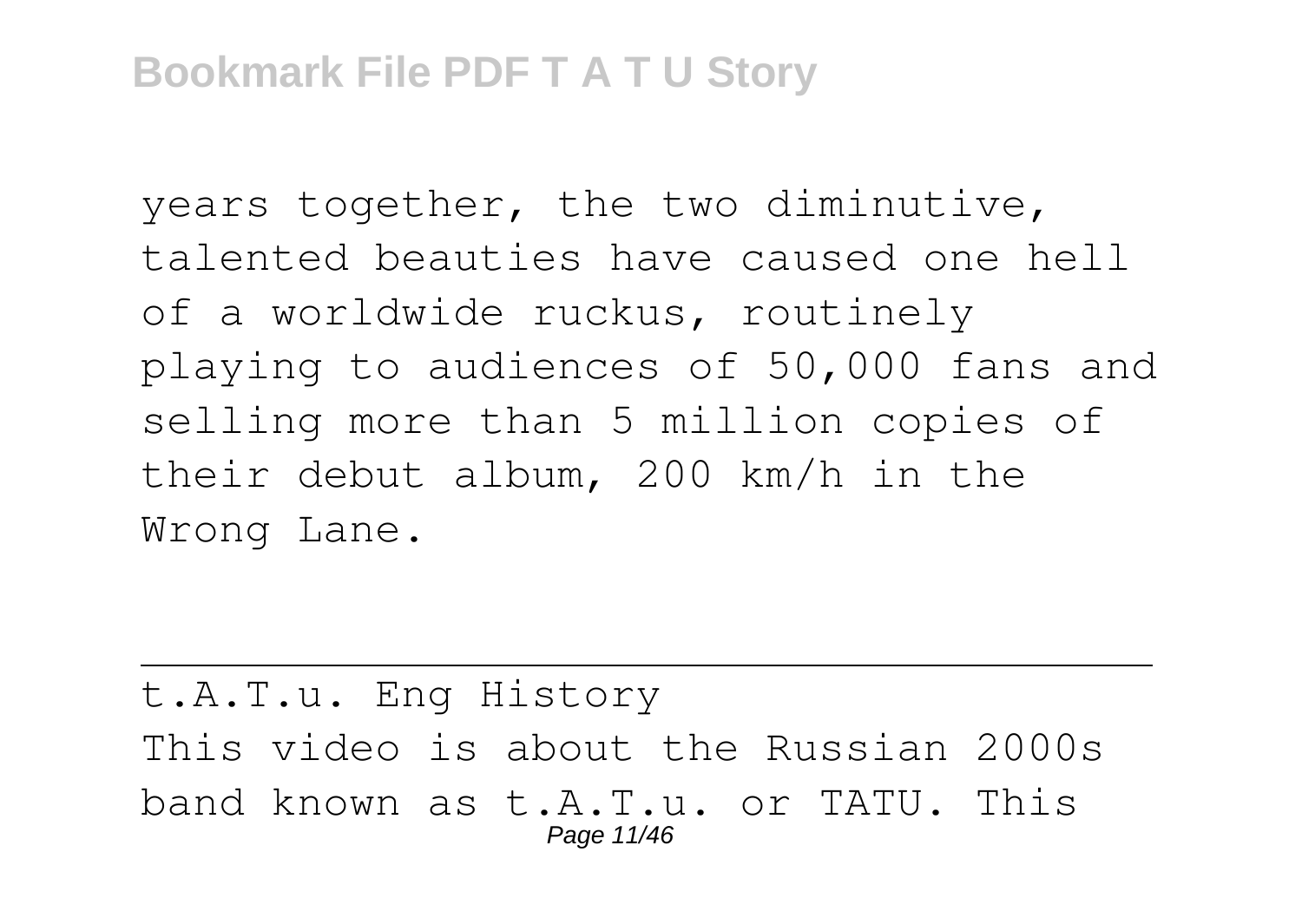was a duo that shook the West and had a lot to do with LGBT rights in Russia. Today we examine the story of t.A.T.u. and...

t.A.T.u. - The Story of The Russian Lesbian Pop Group ... T A T U Story t.A.T.u. was a Russian music duo that consisted of Lena Katina and Julia Volkova.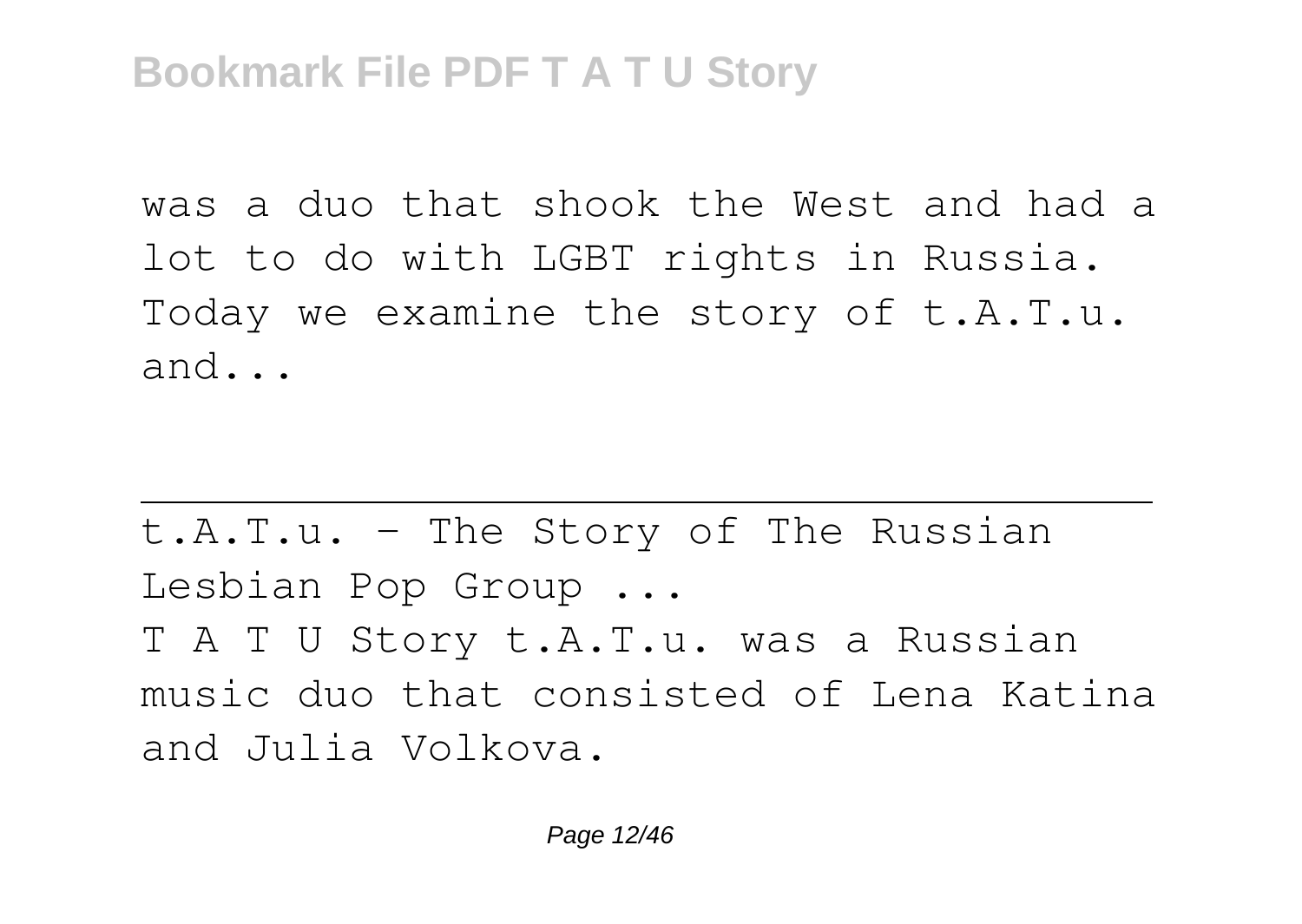T A T U Story 0:00 Brief introduction of t.A.T.u. 2:40 interview Subscribe,like, comment and share this video.Also it would be great if you add this to your favorites. che...

t.A.T.u. Story in Detail  $17.05.06$  -English subs  $-$  YouTube Read "t.A.T.u story" by Alessandro Page 13/46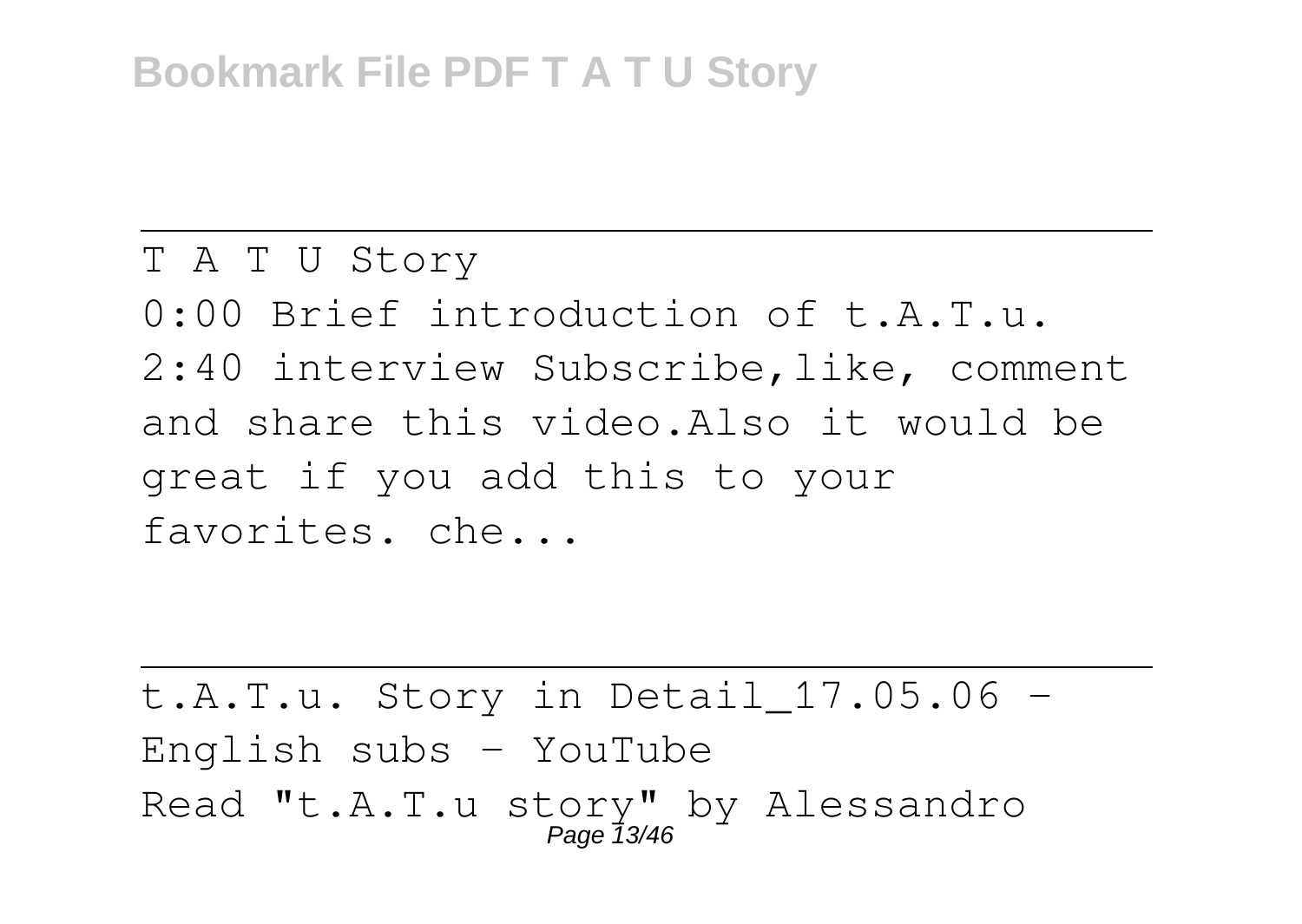Paolinelli available from Rakuten Kobo. La storia di uno spregiudicato progetto musicale nato senza grandi prospettive nella Russia post crisi economica del 199...

t.A.T.u story eBook by Alessandro Paolinelli ...

Like many young Russian girls in the early 2000s, Polina Titova played a cassette filled with t.A.T.u. songs Page 14/46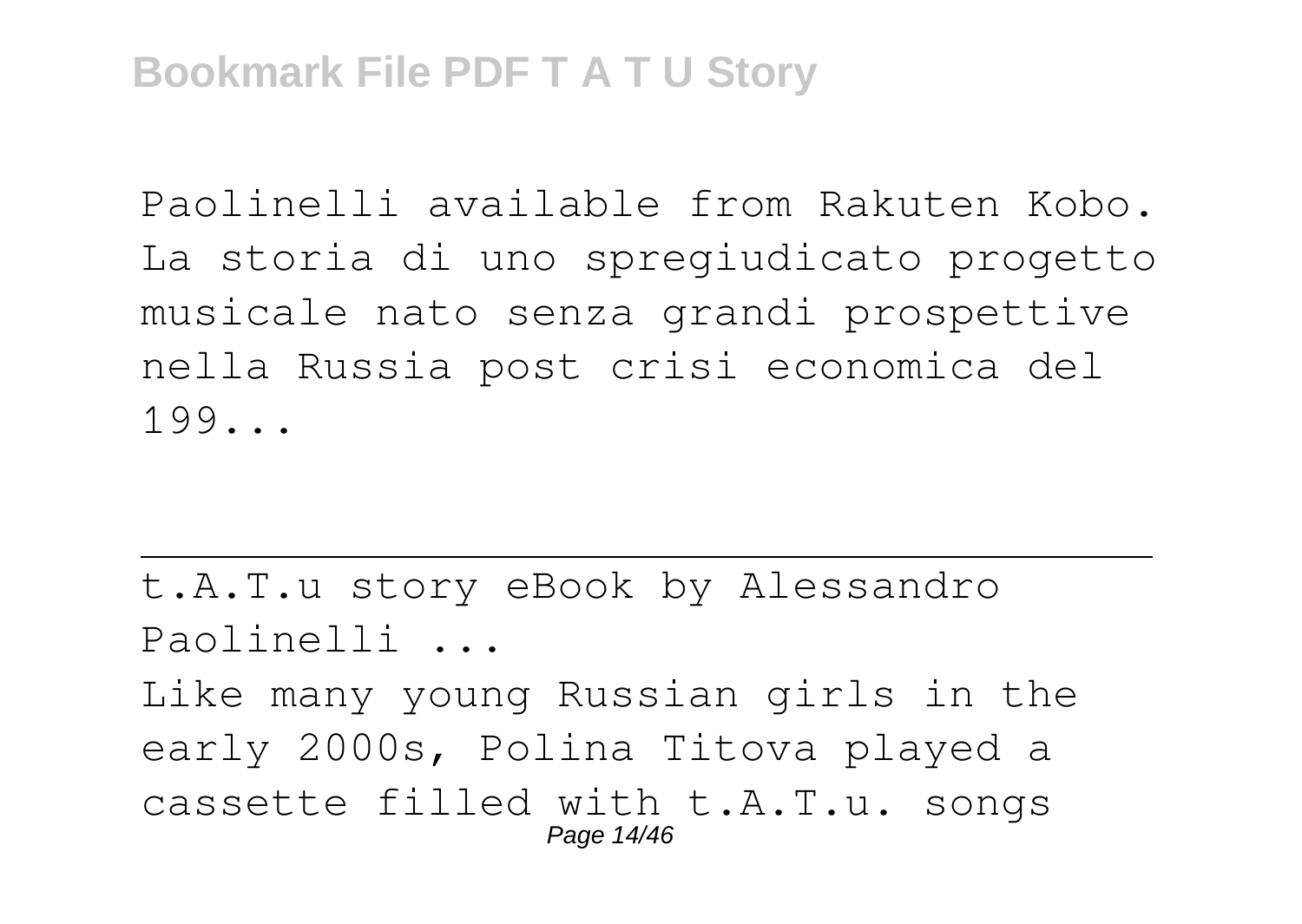until the tape was fuzzy. She was 5 years old, barely in kindergarten, and enjoying that brief, shining moment in 2002 when Lena Katina and Julia Volkova earned an unprecedented stay in the global consciousness.

How the Fake Lesbians of t.A.T.u. Changed Queerness in ... t.A.T.u.ista • t.A.T.u. • fp since 9th August 2017 · @lenakatina: Page 15/46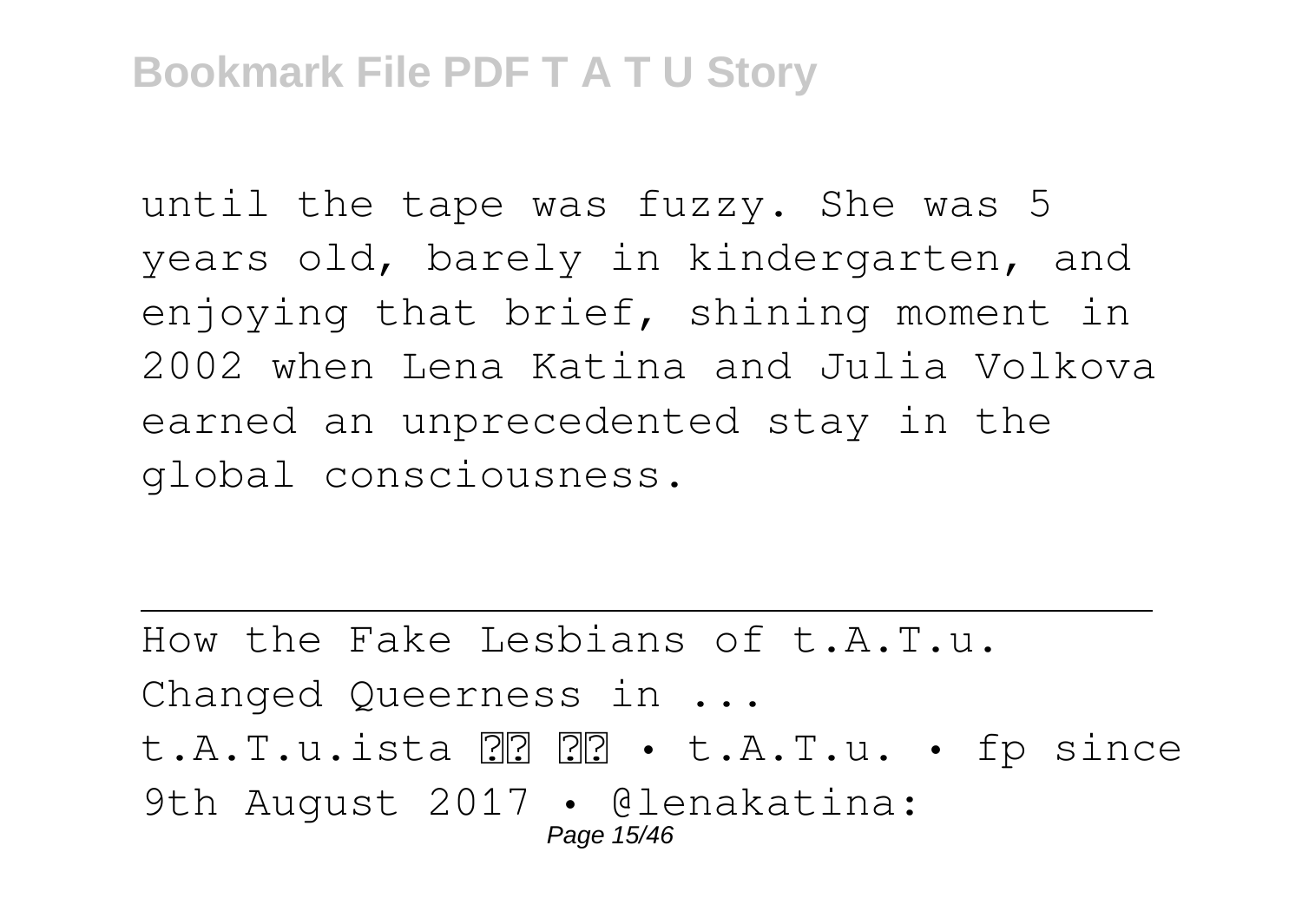$x21/\overline{?}x7/\overline{?}x7$  Story  $x54/in$  story  $x2$  • @official\_juliavolkova:  $\times 3/$   $\boxed{7}$  Story  $\times 3$ 

t.A.T.u.ista (@t.a.t.u\_for.ever) • Instagram photos ...

t a t u story t.A.T.u. was a Russian music duo that consisted of Lena Katina and Julia Volkova. The singers were part of children's music group Neposedy before being managed by producer and director Ivan Shapovalov and signing Page 16/46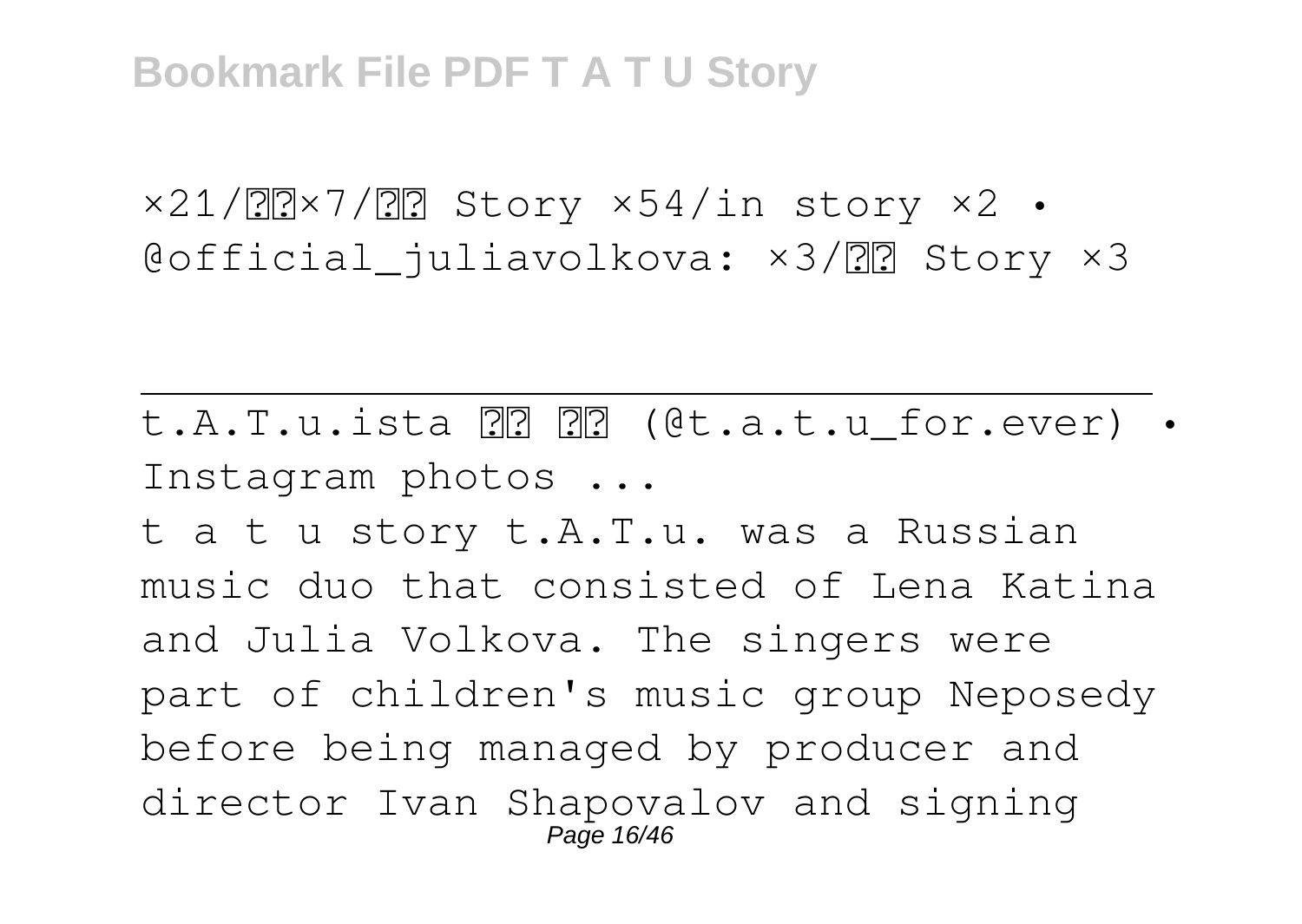with Russian record label Neformat. t.A.T.u.'s debut album 200 Po Vstrechnoy was a commercial success in

T A T U Story | www.notube t.A.T.u. was a Russian pop duo formed in 1999, consisting of Lena Katina and Julia Volkova. Their first hit single was "All The Things She Said" in December 2000. The song follows the plight of a teenage girl in love with Page 17/46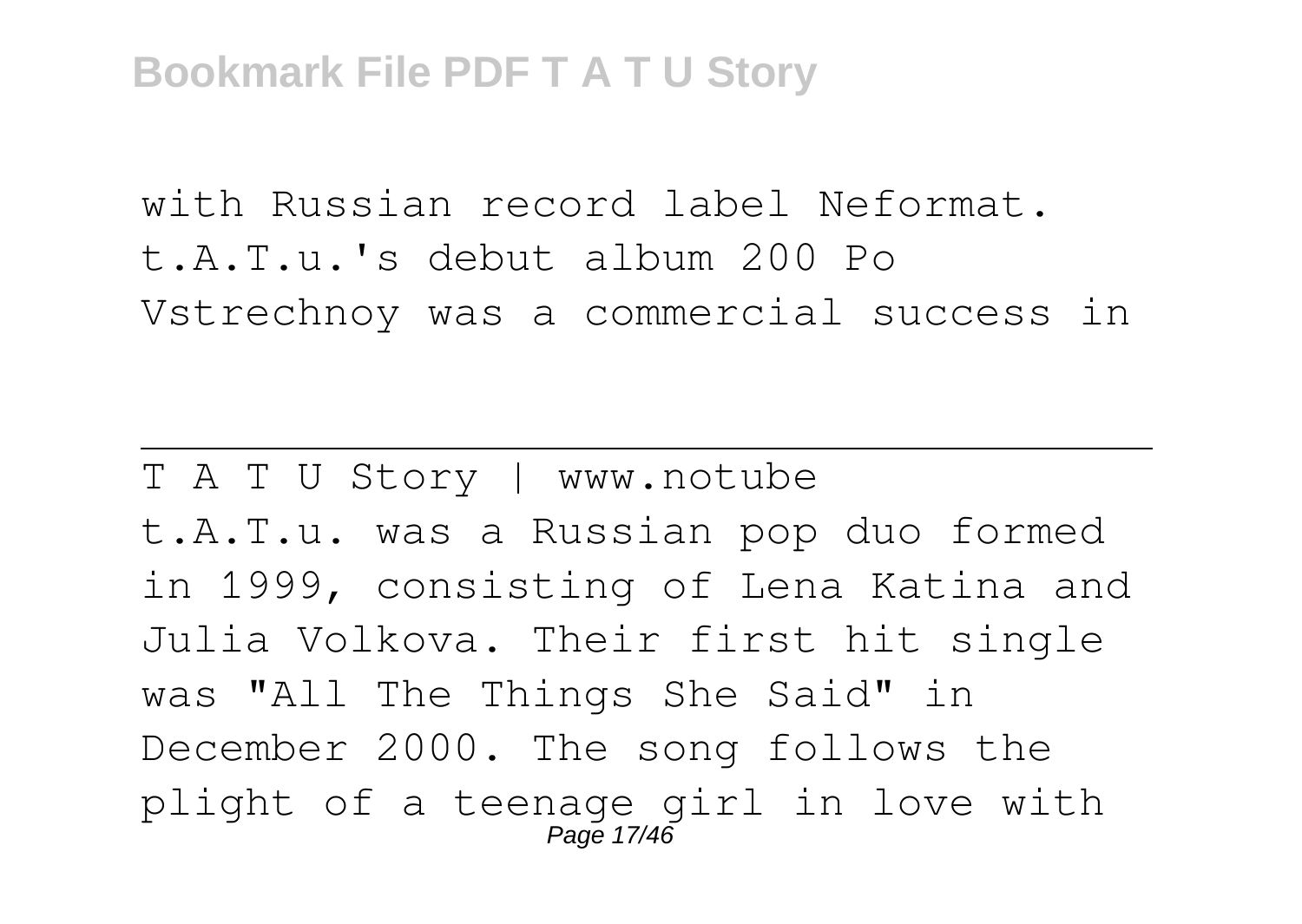another girl, and in the music video, Katina and Volkova appear in school uniforms and romantic situations.

T.A.T.u. Paragate (unreleased anime film starring Russian ...

t.A.T.u. story: Reconstruction of the rise and fall of the most controversial Pop duo of the 2000s: Amazon.es: Paolinelli, Alessandro, Hamdan, Kay: Libros en idiomas extranjeros t.A.T.u. Page 18/46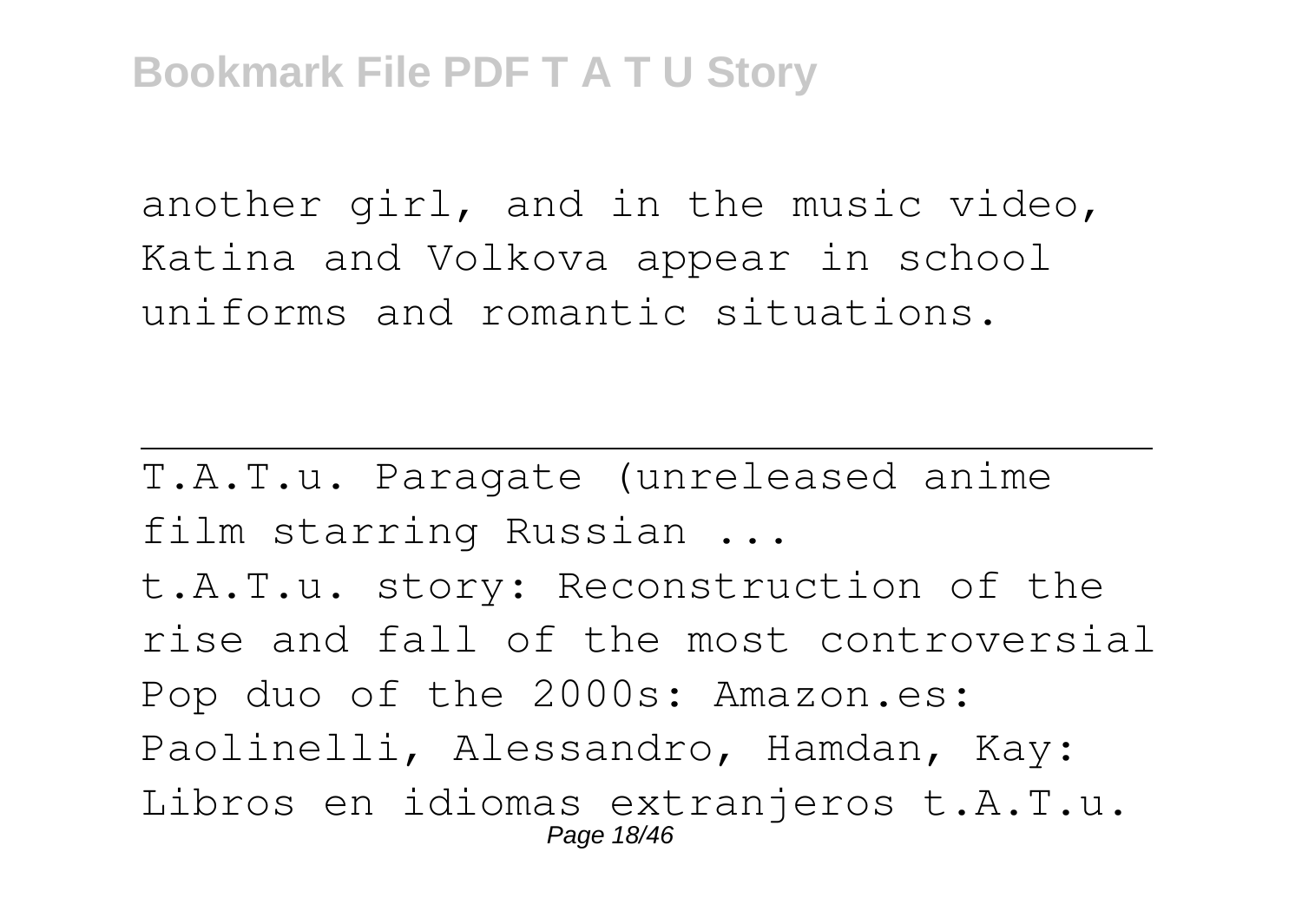story: Reconstruction of the rise and fall of the ... Read "t.A.T.u story" by Alessandro Paolinelli available from Rakuten Kobo.

T A T U Story t.A.T.u. Biography (Wikipedia) t.A.T.u. (Russian: Тату, (listen)) was a Russian music duo that consisted of Lena Katina and Julia Volkova. The singers were part of children's music group Page 19/46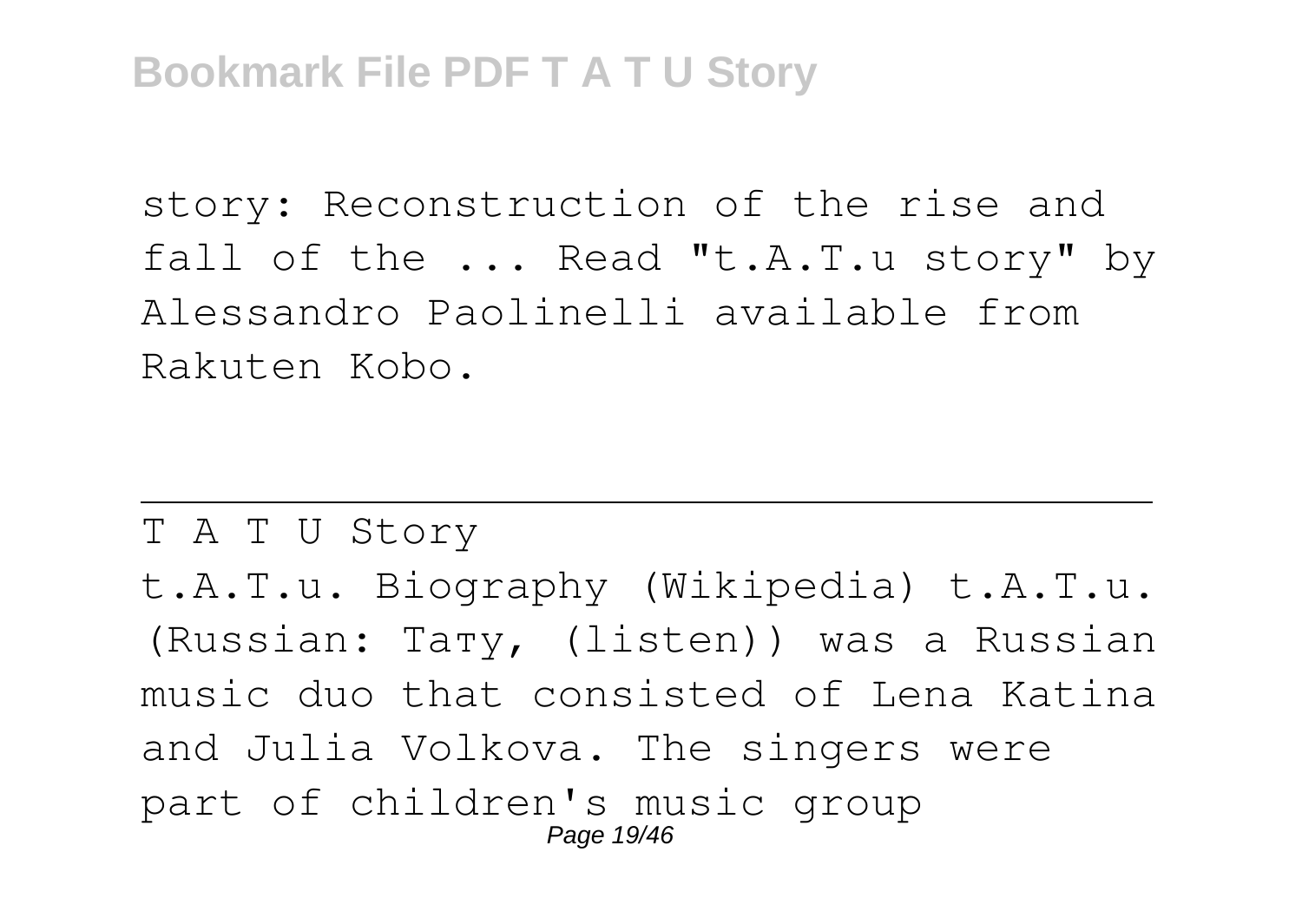Neposedy...

```
t.A.T.u. - New Songs, Playlists &
Latest News - BBC Music
Alessandro Paolinelli with Sergio
Galoyan, composer of many t.A.T.u. hits
Patrizio Nissirio (journalist),
Alessandro Paolinelli and Sergio
Galoyan during t.A.T.u. story book
launch event in Rome
```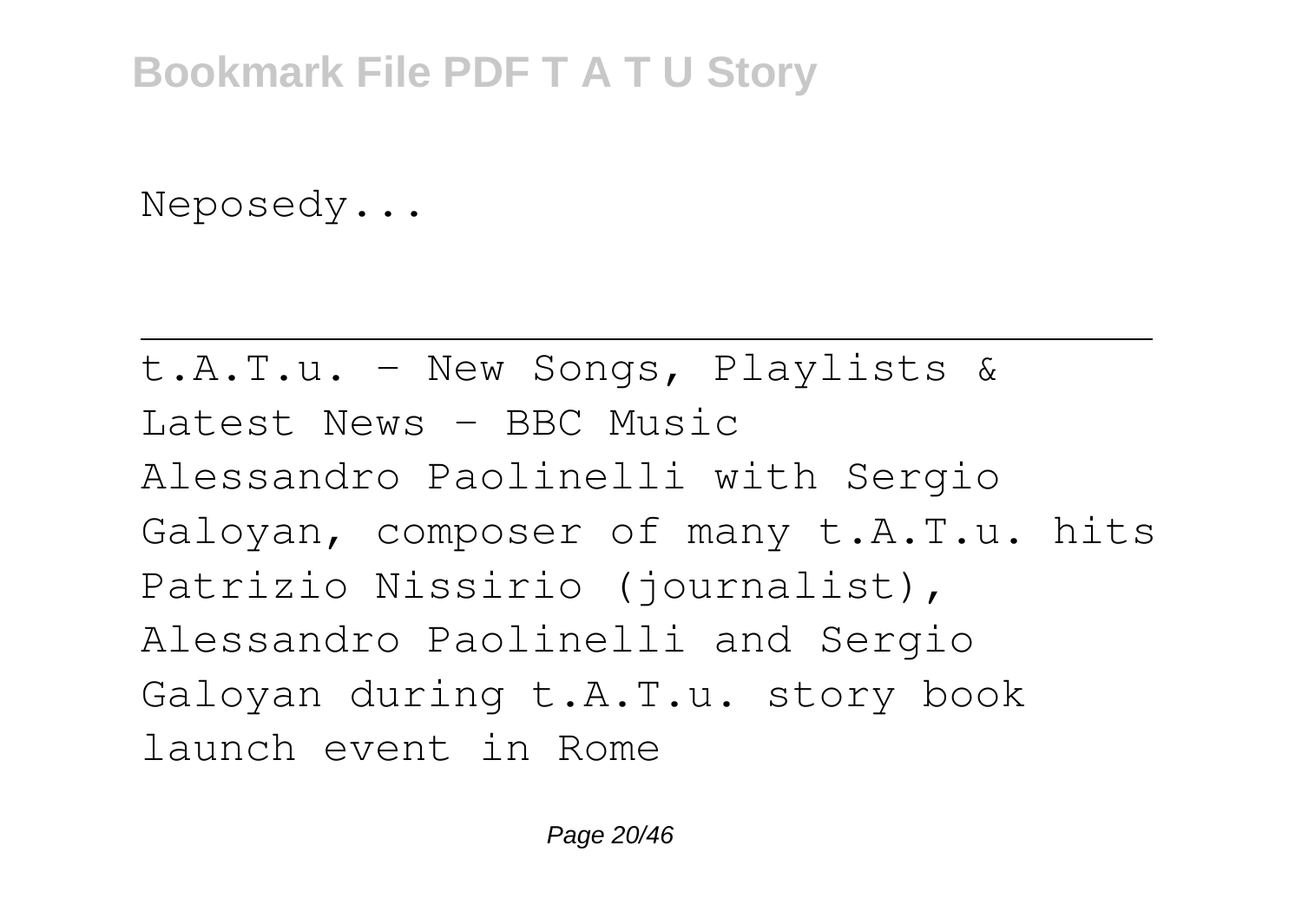Author's bio | t.A.T.u. story A Florida student obsessed with the University of Tennessee wanted to represent the Volunteers during his elementary school's "College Colors Day," but didn't own any of their apparel  $--$  so he  $\ldots$ 

He was bullied for his homemade University of Tennessee T ... Page 21/46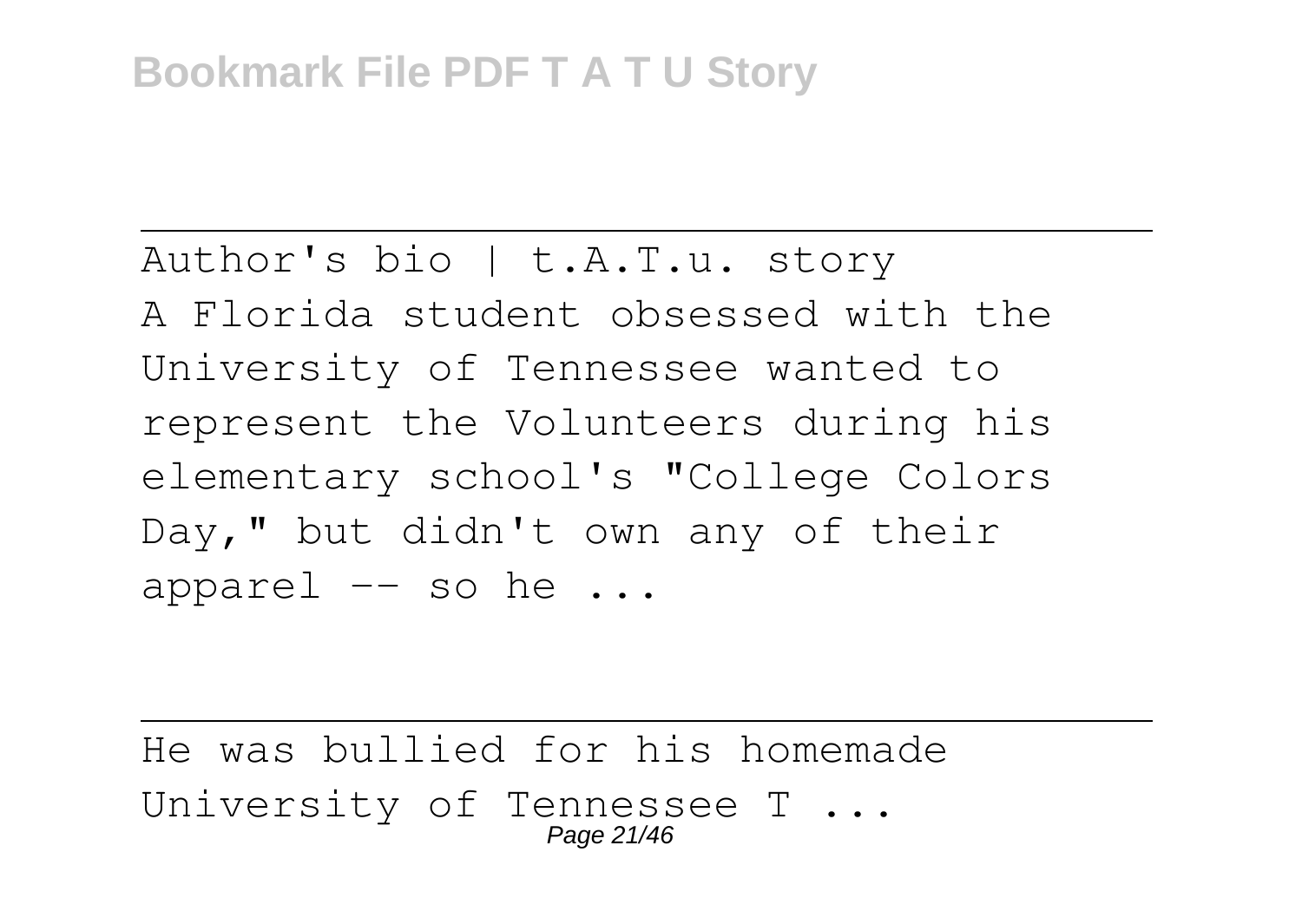The true, detailed lives of the girls of the Russian pop duo t.A.T.u. as they break through in their promotional tour in America.

Anatomy of  $T.A.T.U.$  (2003) - IMDb About t.A.T.u. Assembled by former TVcommercial producer Ivan Shapovalov after auditioning hundreds of candidates at Moscow's Mostfilm studios, t.A.T.u. (aka Taty) comprised Page 22/46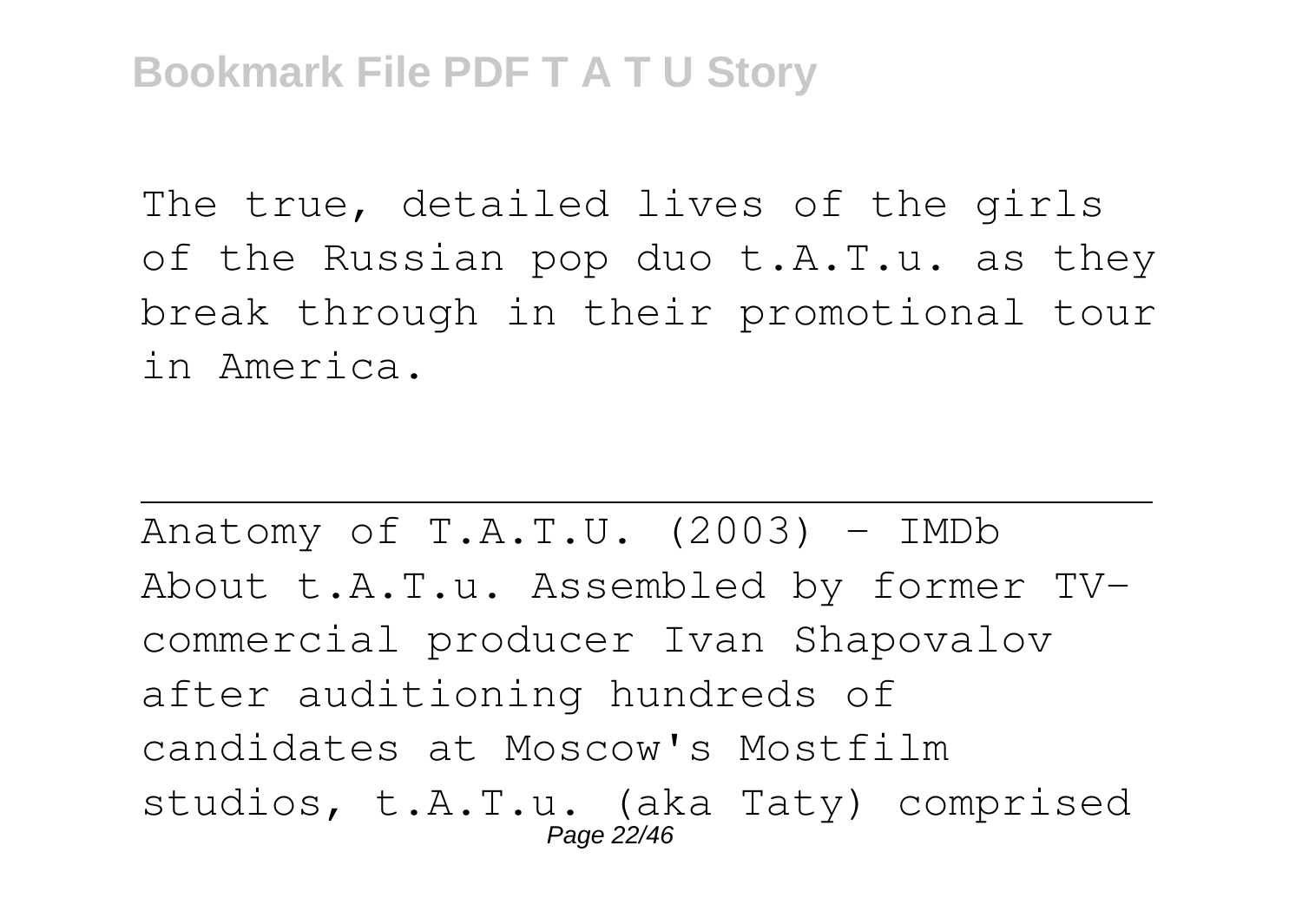Julia Olegovna Volkova (aka Julia Volkova; born 1985) and Elena Sergeevna Katina (aka Lena Katina; born 1984). Named after an internationally fashionable word, the teen pop duo delivered captivating melodies and controversial lyrics and signed up to Universal Music Russia on May 16, 2001.

*t.A.T.u. Story in Detail\_17.05.06 -* Page 23/46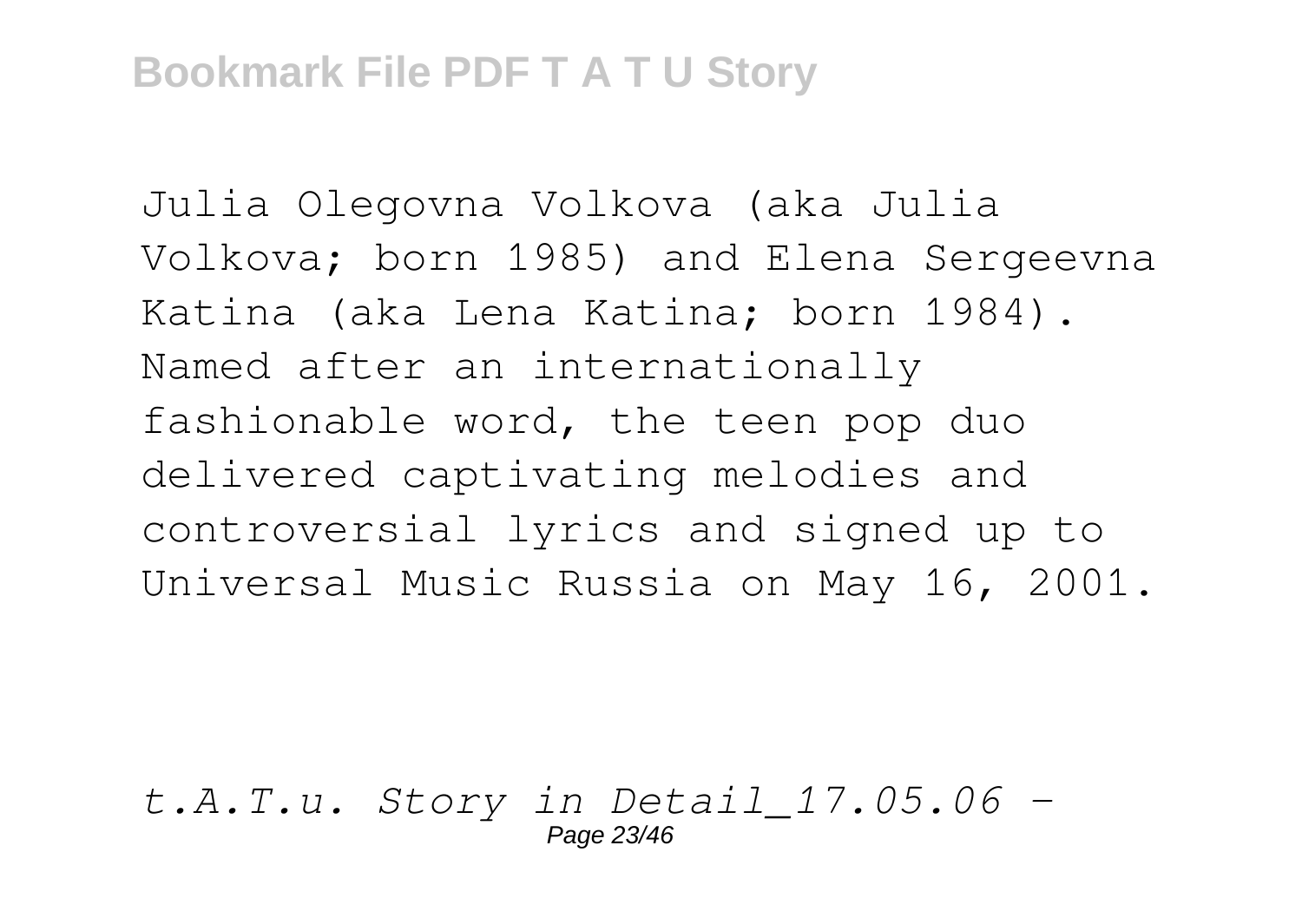*English subs* t.A.T.u. - The Story of The Russian Lesbian Pop Group **The History of t.A.T.u. (2000-2020)** t.A.T.u. Frank Skinner Show 29th Sept  $2005$  t.  $A$ . T. u.  $\lambda$ "Music Without  $Makeup\$ " Documentary - English Subtitles How to BRAINSTORM a Story Idea *t.A.T.u. - All The Things She Said* Tell Me A Tattoo Story - a book read aloud by a dad - Seriously, Read A Book!

KIDS DO FAKE TATTOO PRANK ON STRICT Page 24/46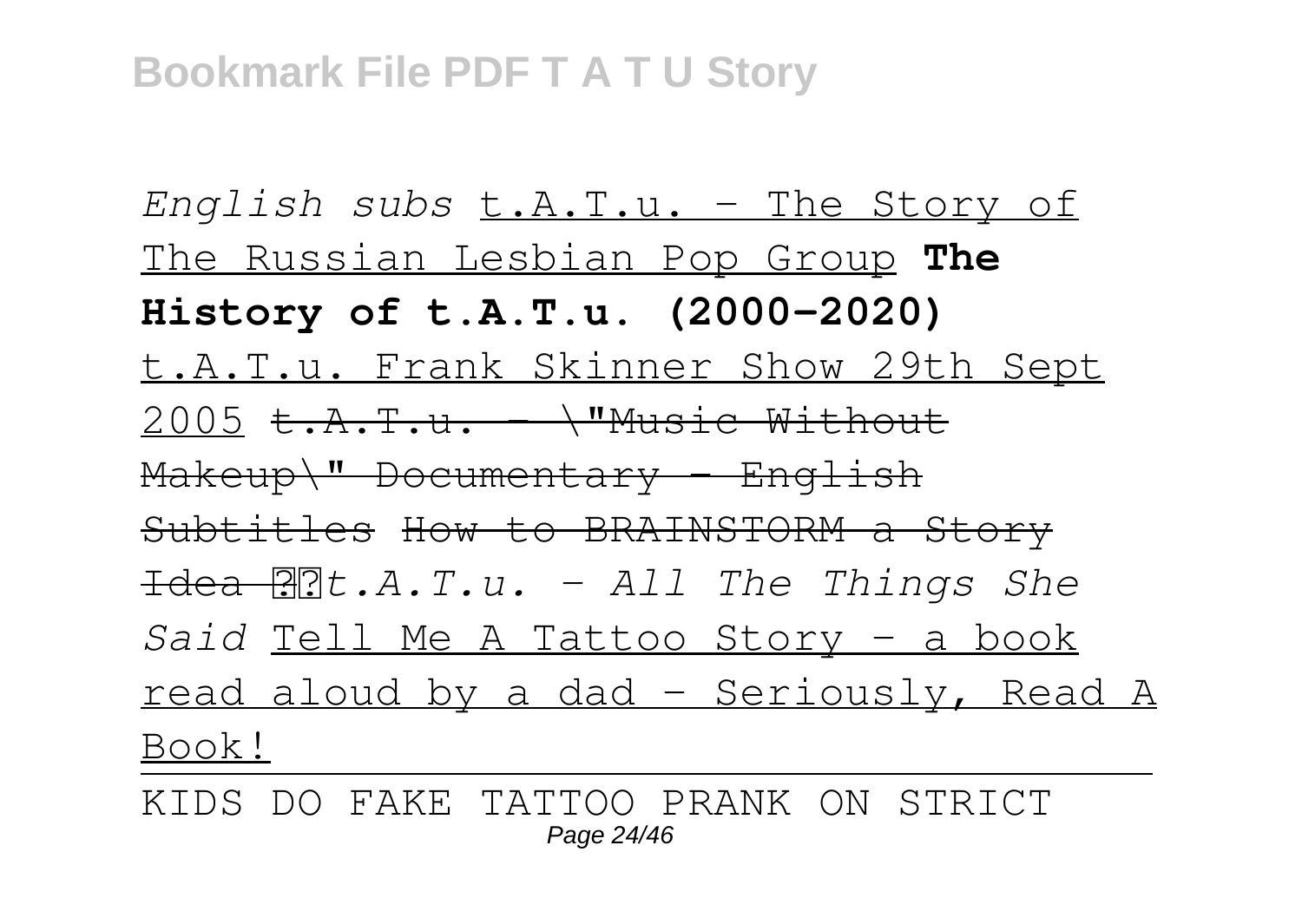GRANDPA!!!t.A.T.u.: 2000 vs 2018. First and Last Perfomance of Each Single Weirdest Tattoo Spots on Ink Master ?? Part 1 Here's What The Bible Really Says About Tattoos And Piercings t.A.T.u. -  $\forall$ "All The Things She Said $\forall$ " Live  $\alpha$  The Voice 2012 <del>t. A.T.u. - Live</del> in Lithuania (Dangerous \u0026 Moving Tour) 14.12.2006 Njia pekee ya kujiunga na FREEMASON siri hii NZITO huwezi kuipata SEHEMU YOYOTE ADAM NA HAWA : Ukweli Kuhusu Tunda,Usaliti Na Siri Page 25/46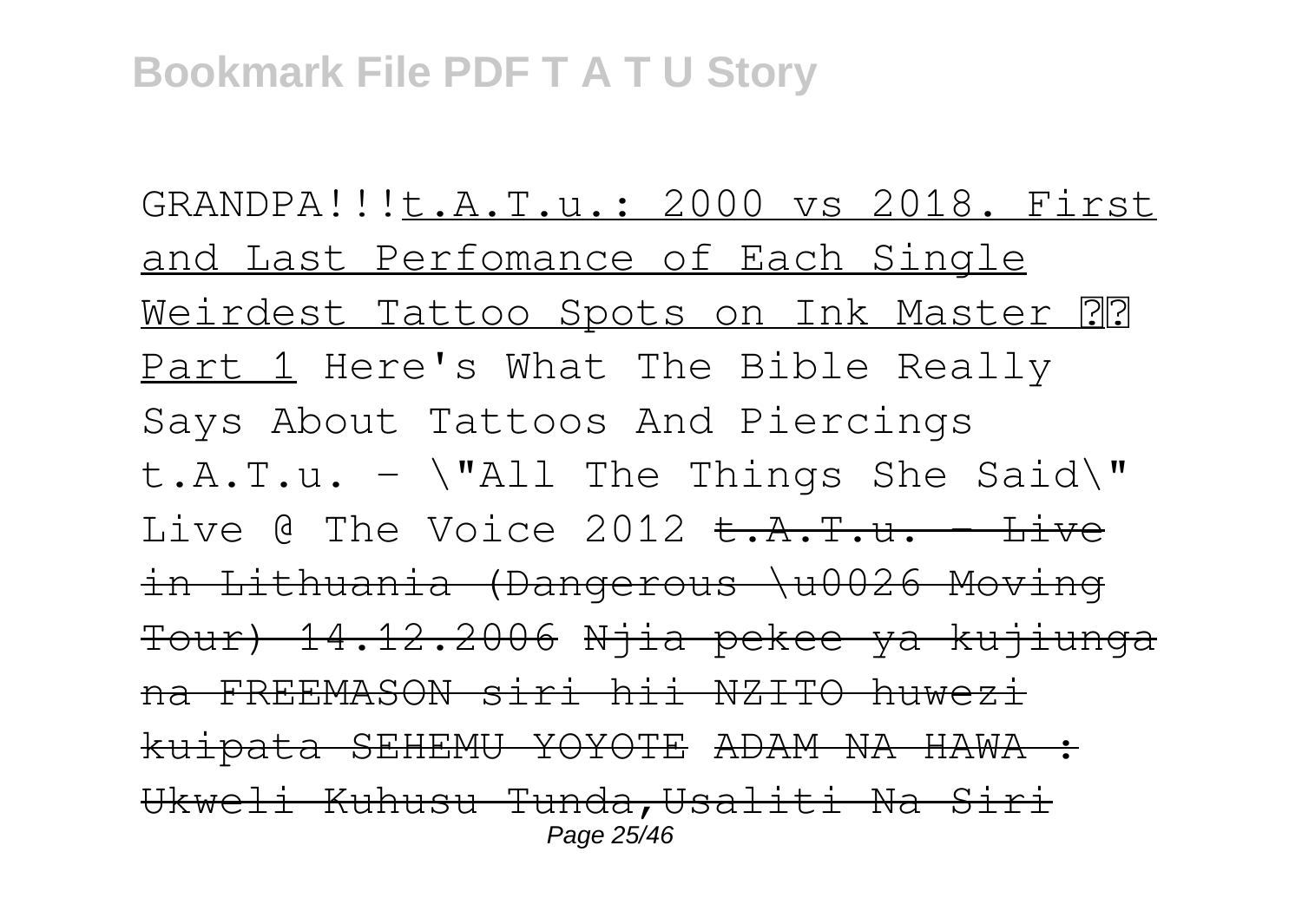Zingine Nyingi ! **t.A.T.u. History in** the details CTC 2005  $\dots$   $\ddots$   $\ddots$  Live  $\theta$ Red Summer Festival (Full Perfomance) *The Evolution Of Julia Volkova (t.A.T.u.)* ¿Te acuerdas del dueto TATU? Seguramente no sabías estos datos acerca de ellas HIZI NDIO \"KAFARA\" TATU | ALIZOTOA DIAMOND FREEMASONS SIRI NZITO ZA KAGERE ZAIBUKA NI FREEMASON MKUBWA KAMA DIAMOND PLATNUMZ ANATISHA USHAHIDI HUU HAPA *t.A.T.u. - All About Us (Official Uncensored Video)* Best Page 26/46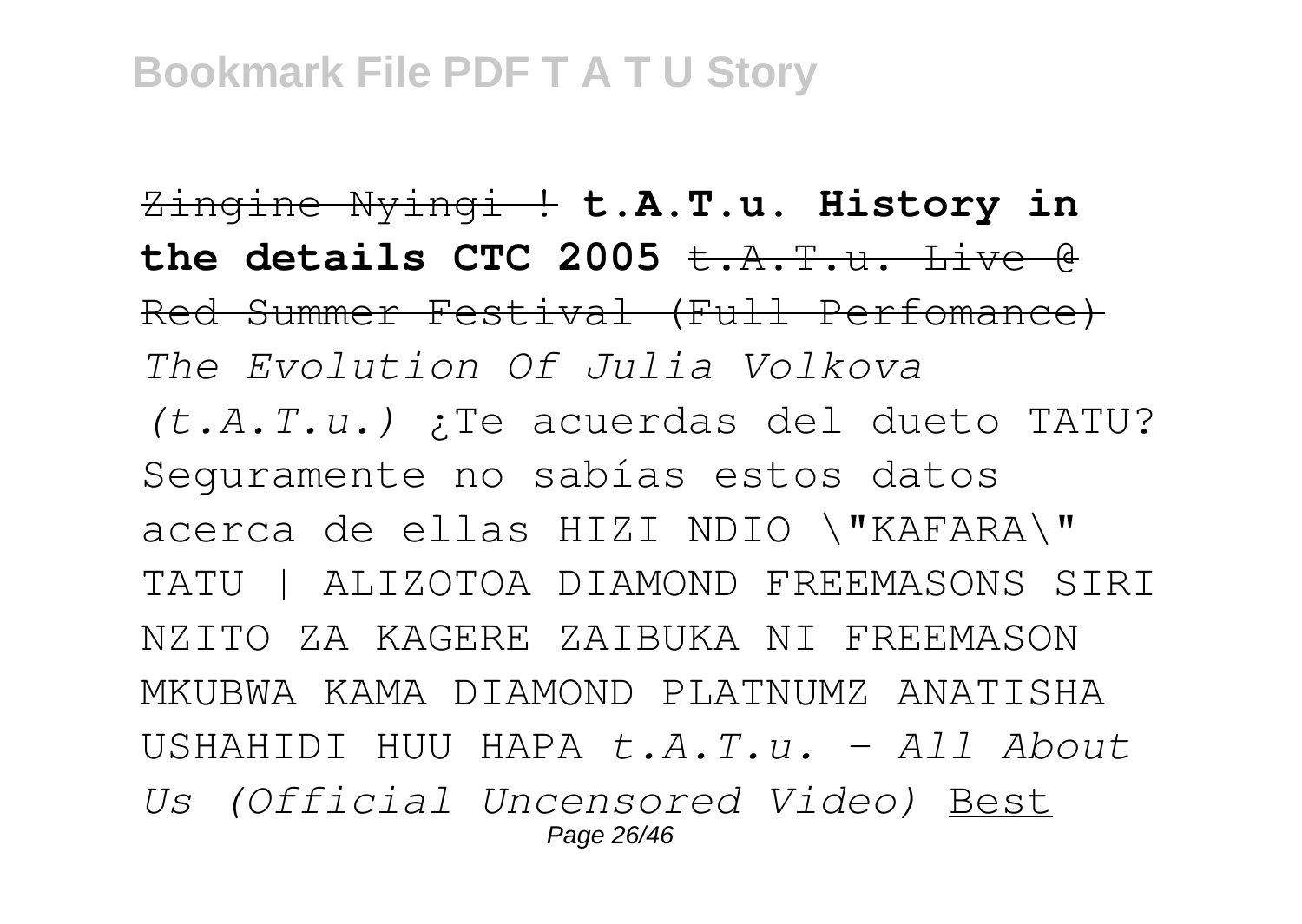### Advice For Tattoo Virgins? | Tattoo Artists Answer

KAFARA KUU TATU ZA KANUMBA FREEMASON. Julia Volkova About the Future of t.A.T.u. | August 2014 **Most Tattooed Man! Lucky Diamond Rich - Meet The Record Breakers** FAHAMU SIRI YA JICHO LAKO LA TATU | LINA UWEZO WA AJABU THE GIRL WITH THE DRAGON TATTOO - Official Trailer - In Theaters 12/21 **SIRI YA MICHAEL JACKSON NA FREEMASON/ MIAKA 30 YA MATESO**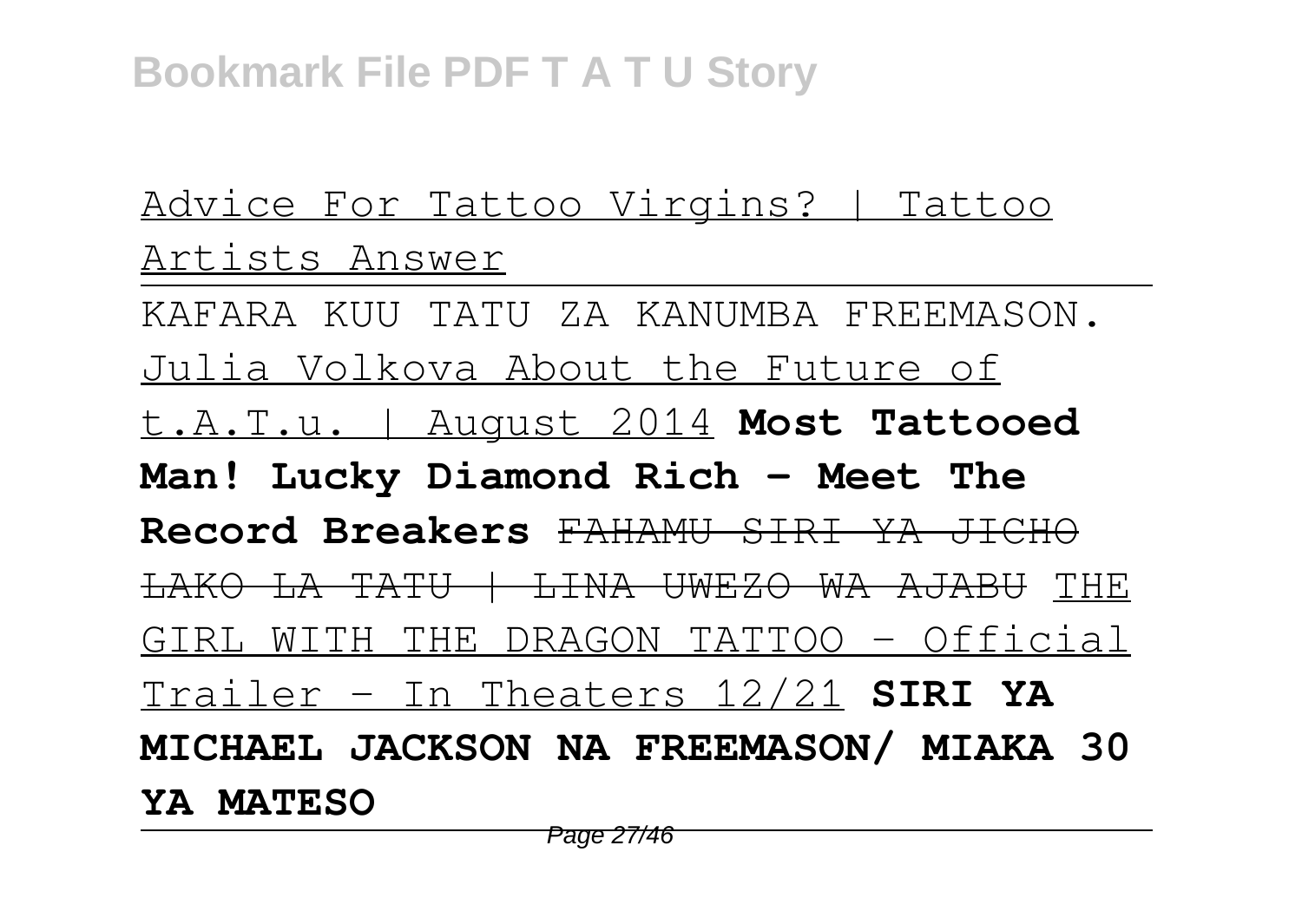T A T U Story

t.A.T.u. was a Russian music duo that consisted of Lena Katina and Julia Volkova. The singers were part of children's music group Neposedy before being managed by producer and director Ivan Shapovalov and signing with Russian record label Neformat. t.A.T.u.'s debut album 200 Po Vstrechnoy was a commercial success in Eastern Europe that made the duo sign with Interscope Records to release its Page 28/46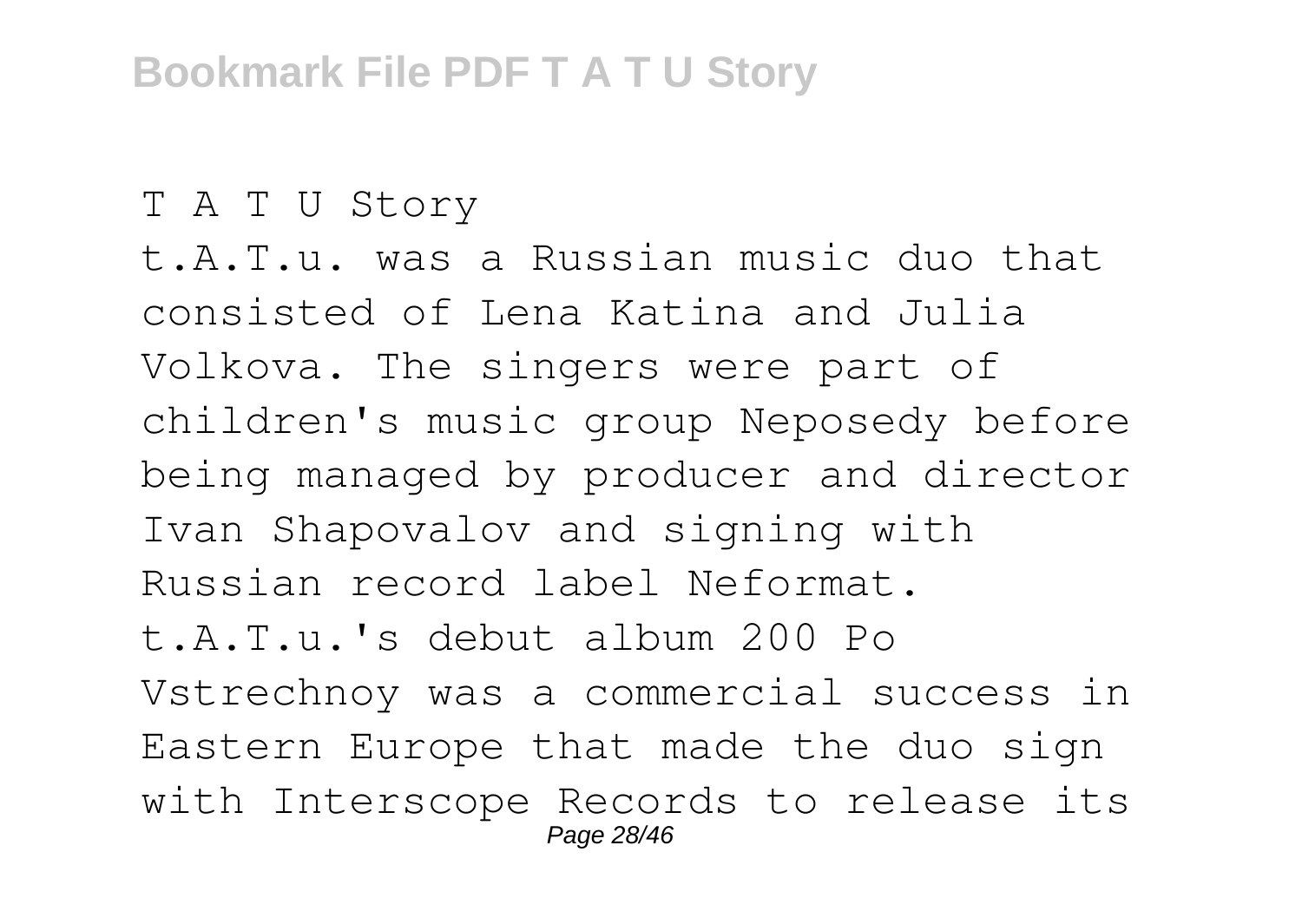English-language counterpart, 200 km/h in the Wrong Lane. The album was certified platinum by the IFPI fo

t.A.T.u. - Wikipedia This is the story of the Russian pop duo t.A.T.u., consisting of Lena Katina and Julia Volkova, who found themselves in the midst of worldwide fame already as teenagers. The girls struck gold with hits like «All The Things She Page 29/46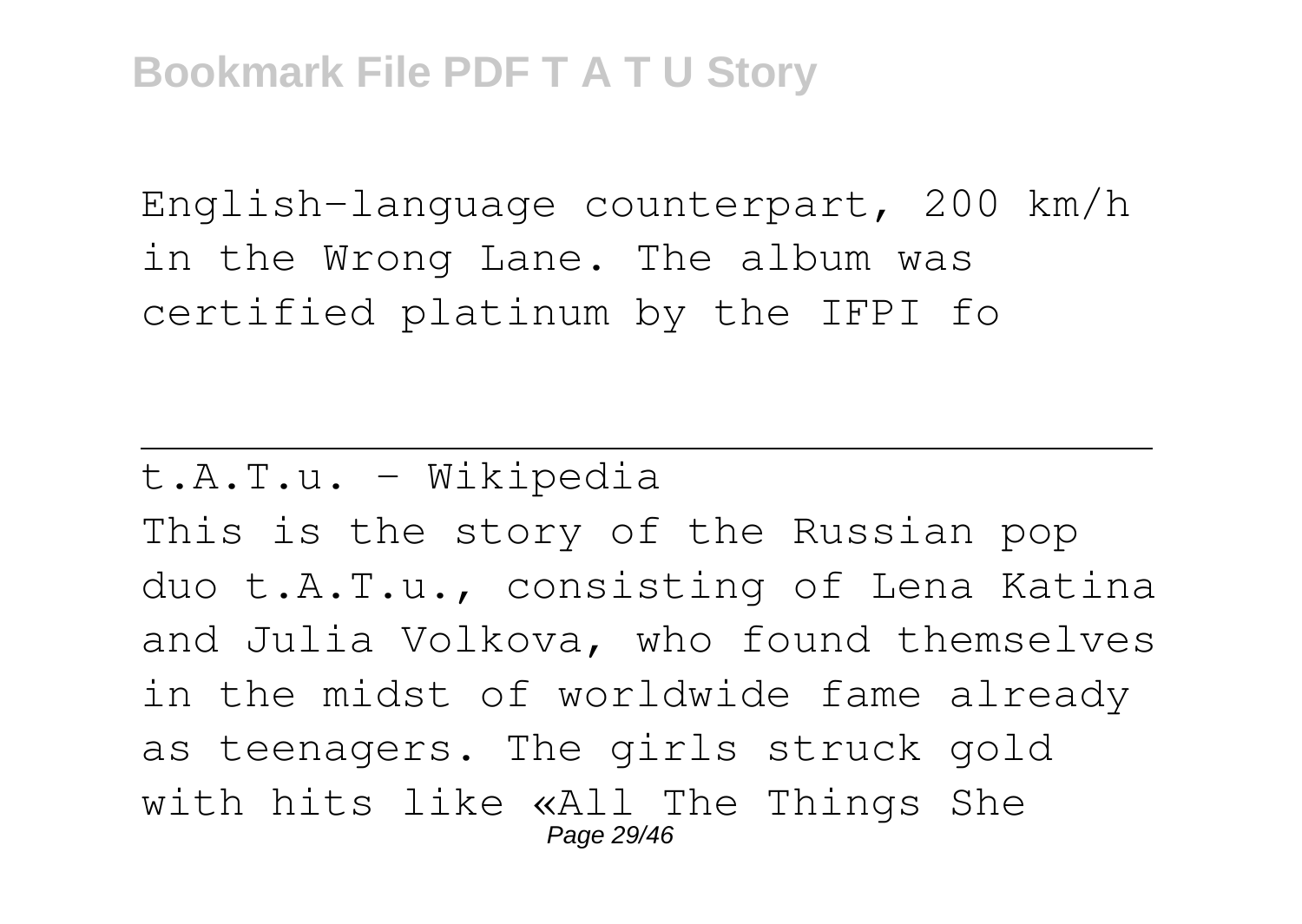Said», «Not Gonna Get Us» and their cover of The Smiths «How Soon Is Now?» (that even Morrissey appreciated) in 2002.

t.A.T.u. story: Reconstruction of the rise and fall of the ... The story of a daring music project hatched in Russia after the economic crisis of 1998 with little expectation of success, but which, amazingly, Page 30/46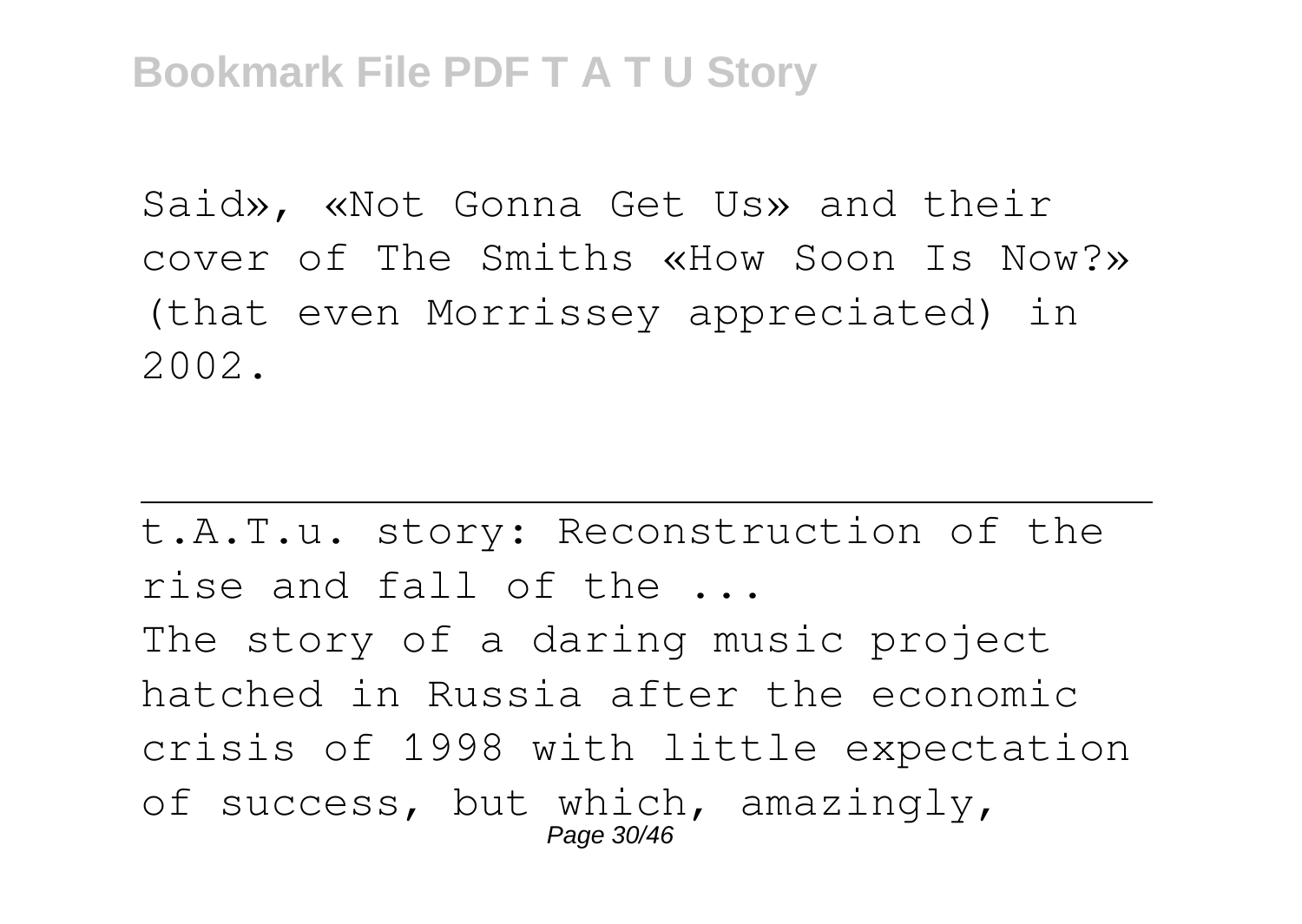exploded onto the international scene and spawned the most contentious and controversial pop group of the new century, seducing millions of teenagers and causing headaches for TV broadcasting bosses around the world.

t.A.T.u. story | EN Assembled by former TV-commercial producer Ivan Shapovalov after auditioning hundreds of candidates at Page 31/46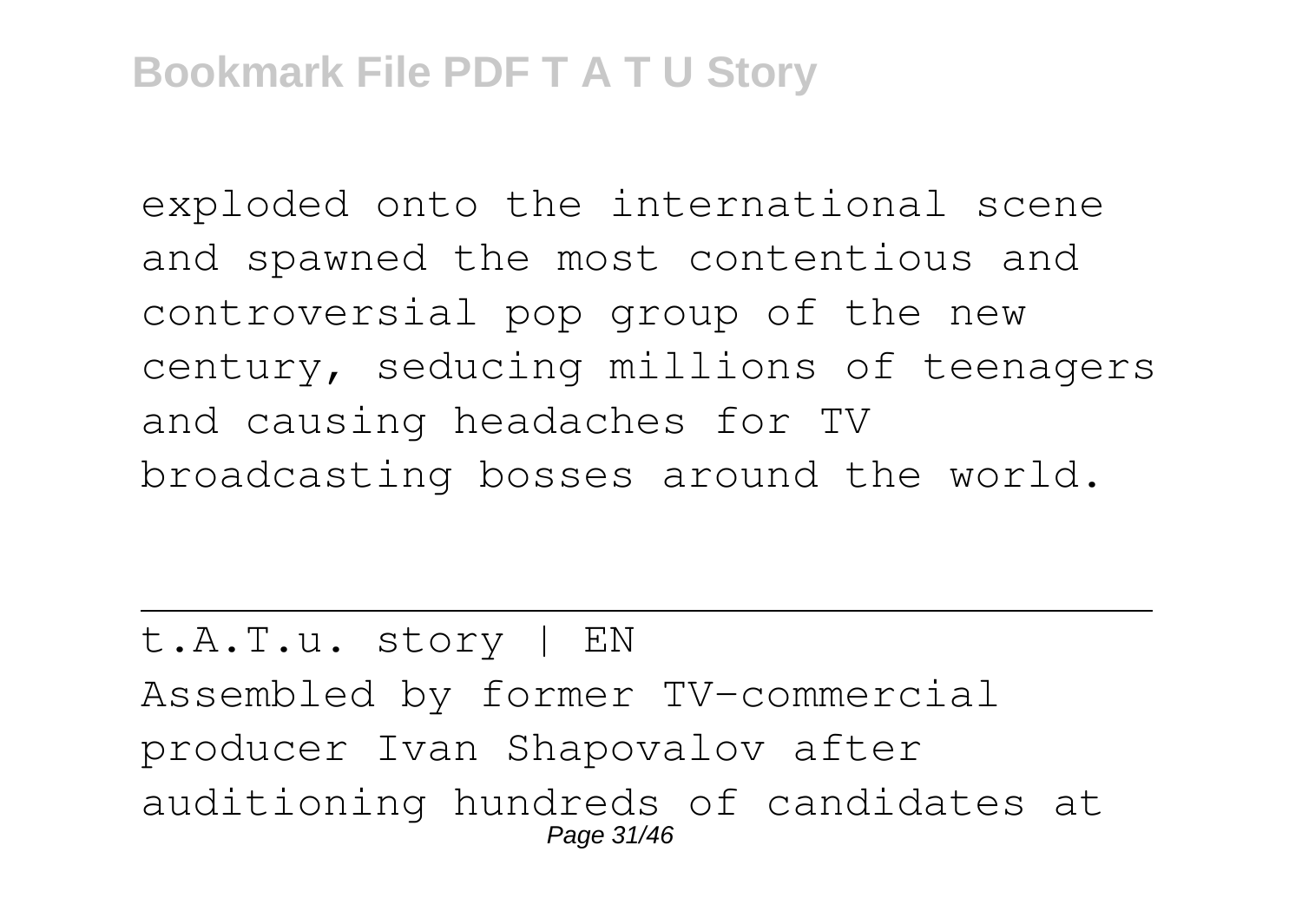Moscow's Mostfilm studios, t.A.T.u. (aka Taty) comprised Julia Olegovna Volkova (aka Julia Volkova; born 1985) and Elena Sergeevna Katina (aka Lena Katina; born 1984). Named after an internationally fashionable word, the teen pop duo delivered captivating melodies and controversial lyrics and signed up to Universal Music Russia on May 16, 2001.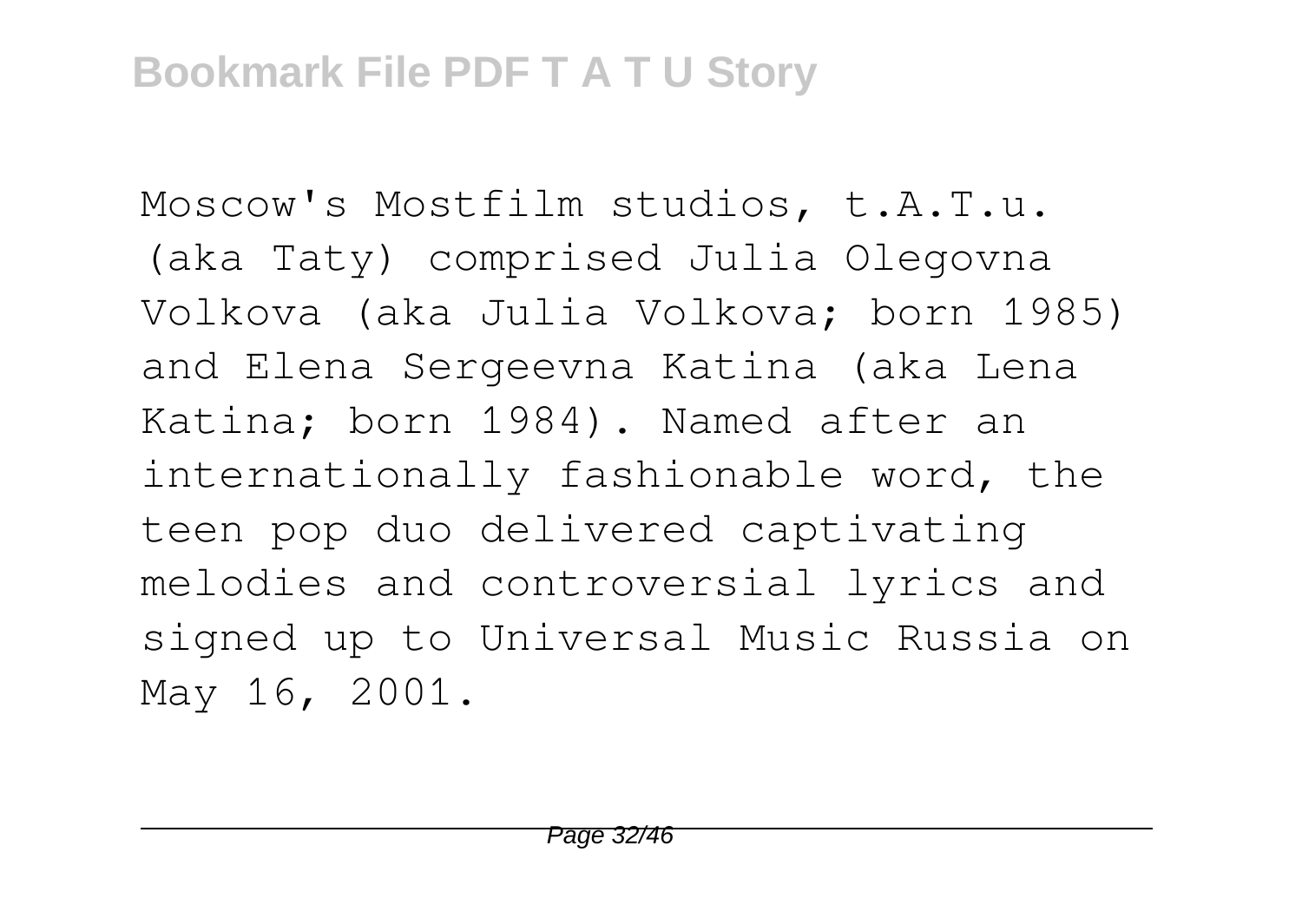t.A.T.u. | Biography & History | AllMusic

In the age of 24/7 televised entertainment, you've likely caught a glimpse (or quite more) of these Russian pop-sensations and full-time mess-with-your-expectations media mavens. During t.A.T.u. 's short five years together, the two diminutive, talented beauties have caused one hell of a worldwide ruckus, routinely playing to audiences of 50,000 fans and Page 33/46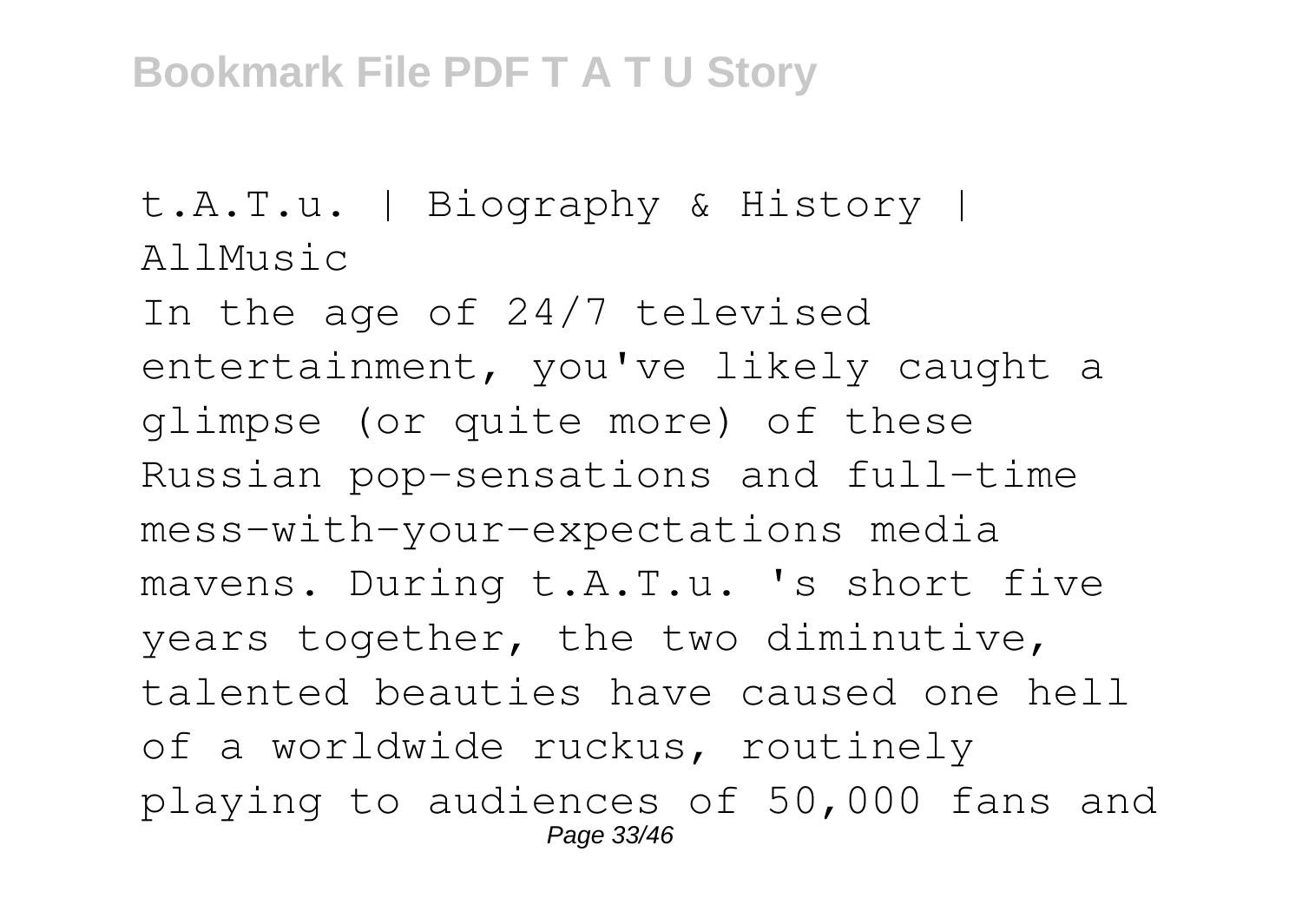selling more than 5 million copies of their debut album, 200 km/h in the Wrong Lane.

t.A.T.u. Eng History This video is about the Russian 2000s band known as t.A.T.u. or TATU. This was a duo that shook the West and had a lot to do with LGBT rights in Russia. Today we examine the story of t.A.T.u. and...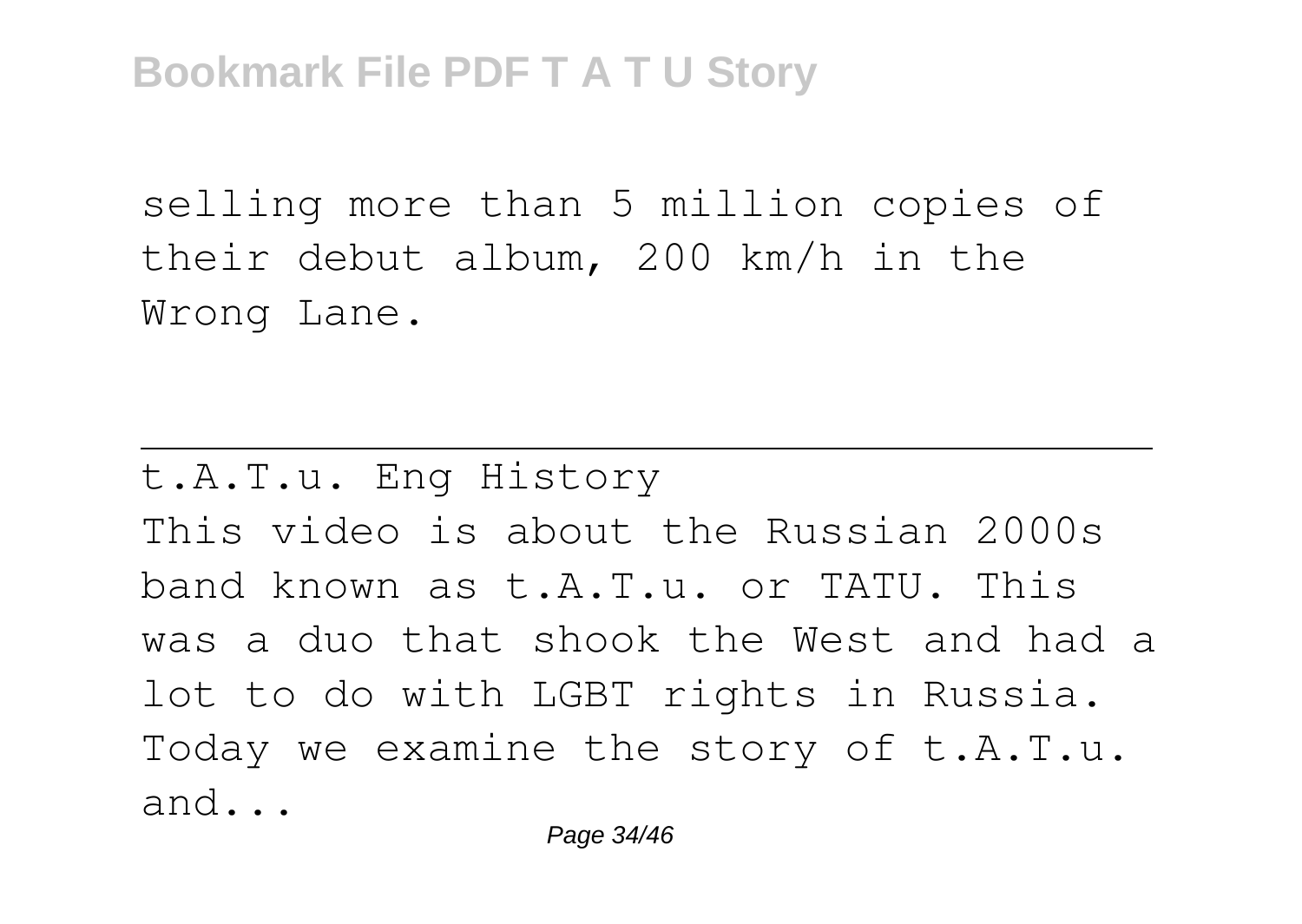t.A.T.u. - The Story of The Russian Lesbian Pop Group ... T A T U Story t.A.T.u. was a Russian music duo that consisted of Lena Katina and Julia Volkova.

T A T U Story

- 0:00 Brief introduction of t.A.T.u.
- 2:40 interview Subscribe,like, comment Page 35/46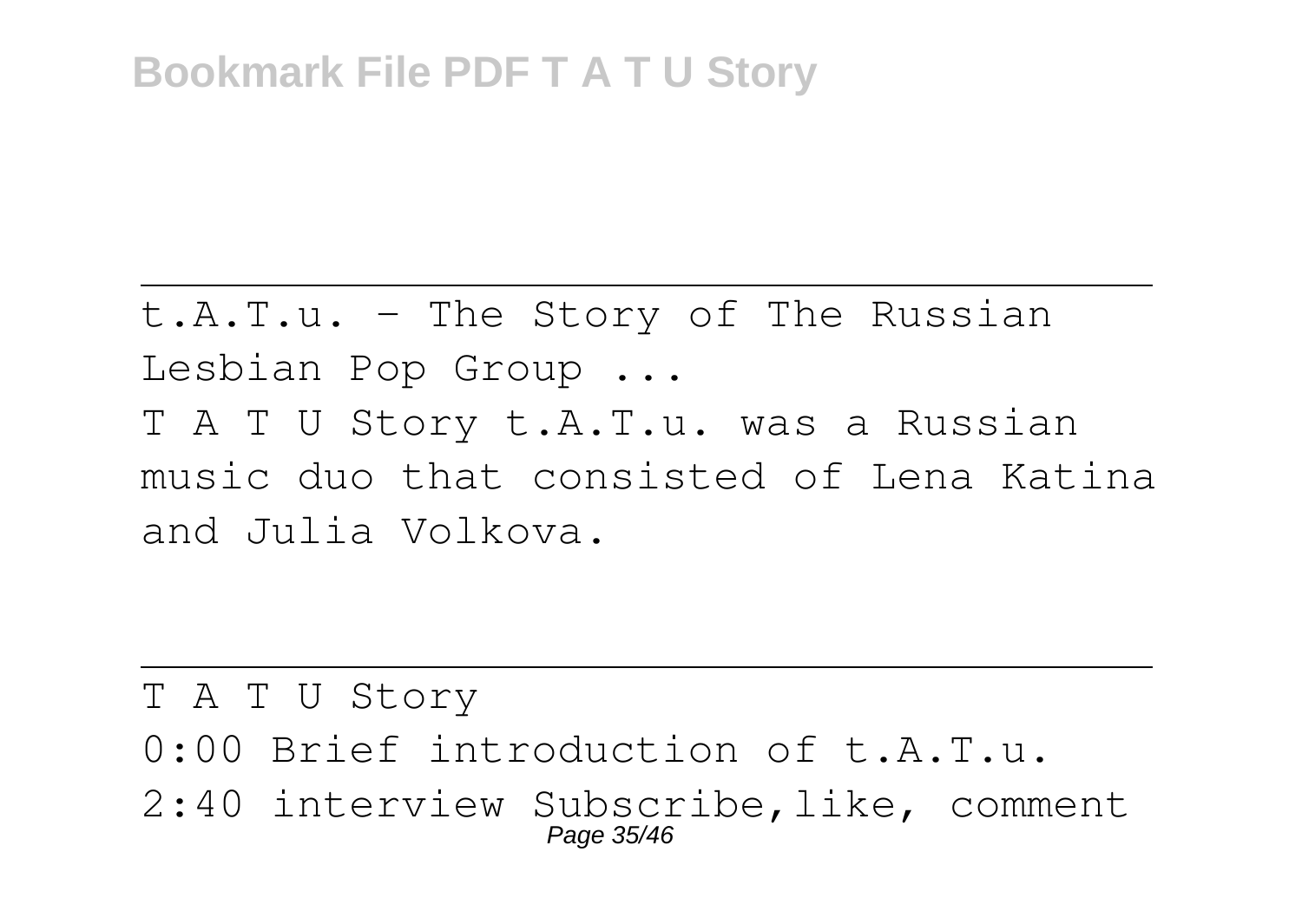and share this video.Also it would be great if you add this to your favorites. che...

t.A.T.u. Story in Detail  $17.05.06$  -English subs - YouTube Read "t.A.T.u story" by Alessandro Paolinelli available from Rakuten Kobo. La storia di uno spregiudicato progetto musicale nato senza grandi prospettive nella Russia post crisi economica del Page 36/46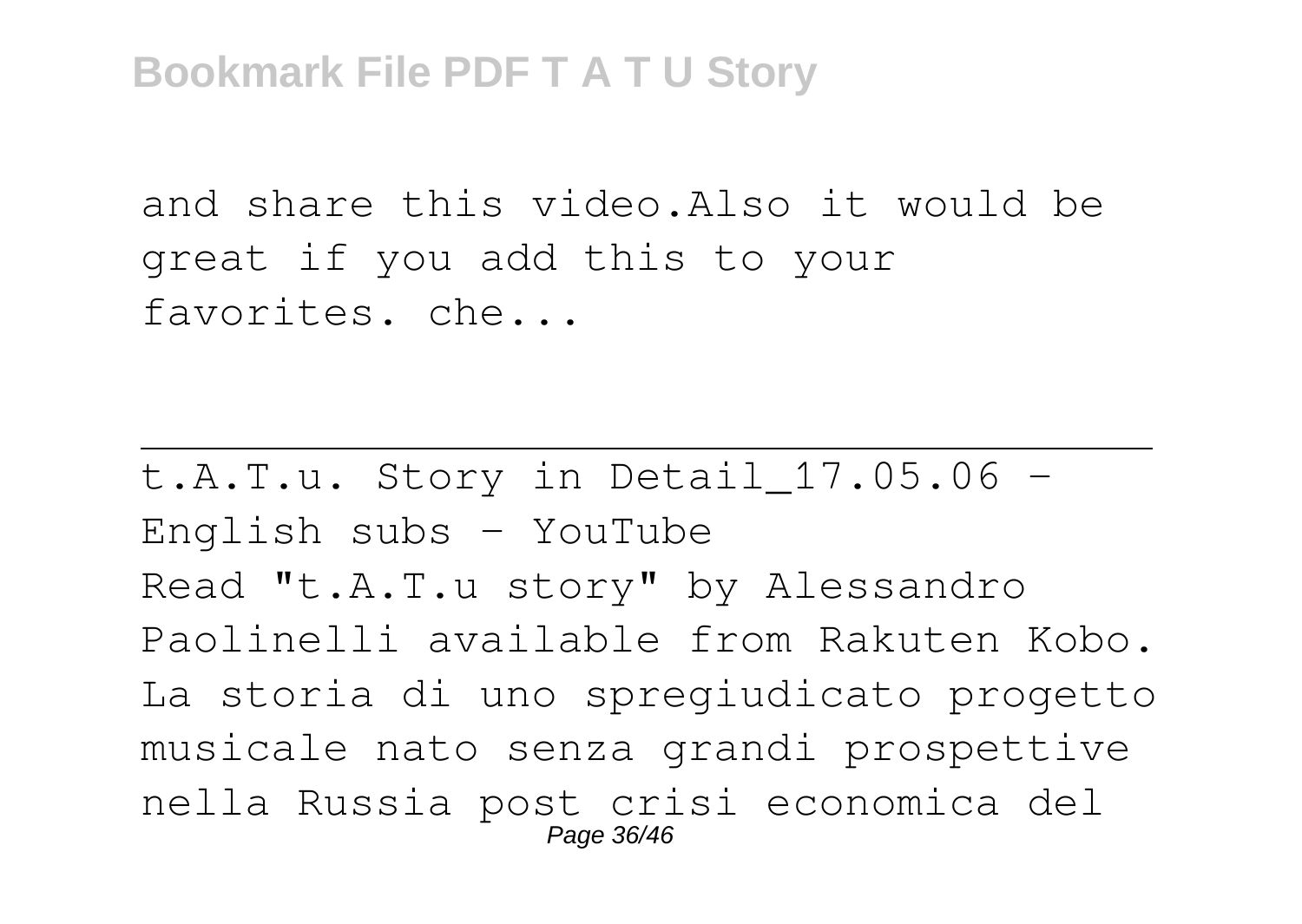199...

t.A.T.u story eBook by Alessandro Paolinelli ...

Like many young Russian girls in the early 2000s, Polina Titova played a cassette filled with t.A.T.u. songs until the tape was fuzzy. She was 5 years old, barely in kindergarten, and enjoying that brief, shining moment in 2002 when Lena Katina and Julia Volkova Page 37/46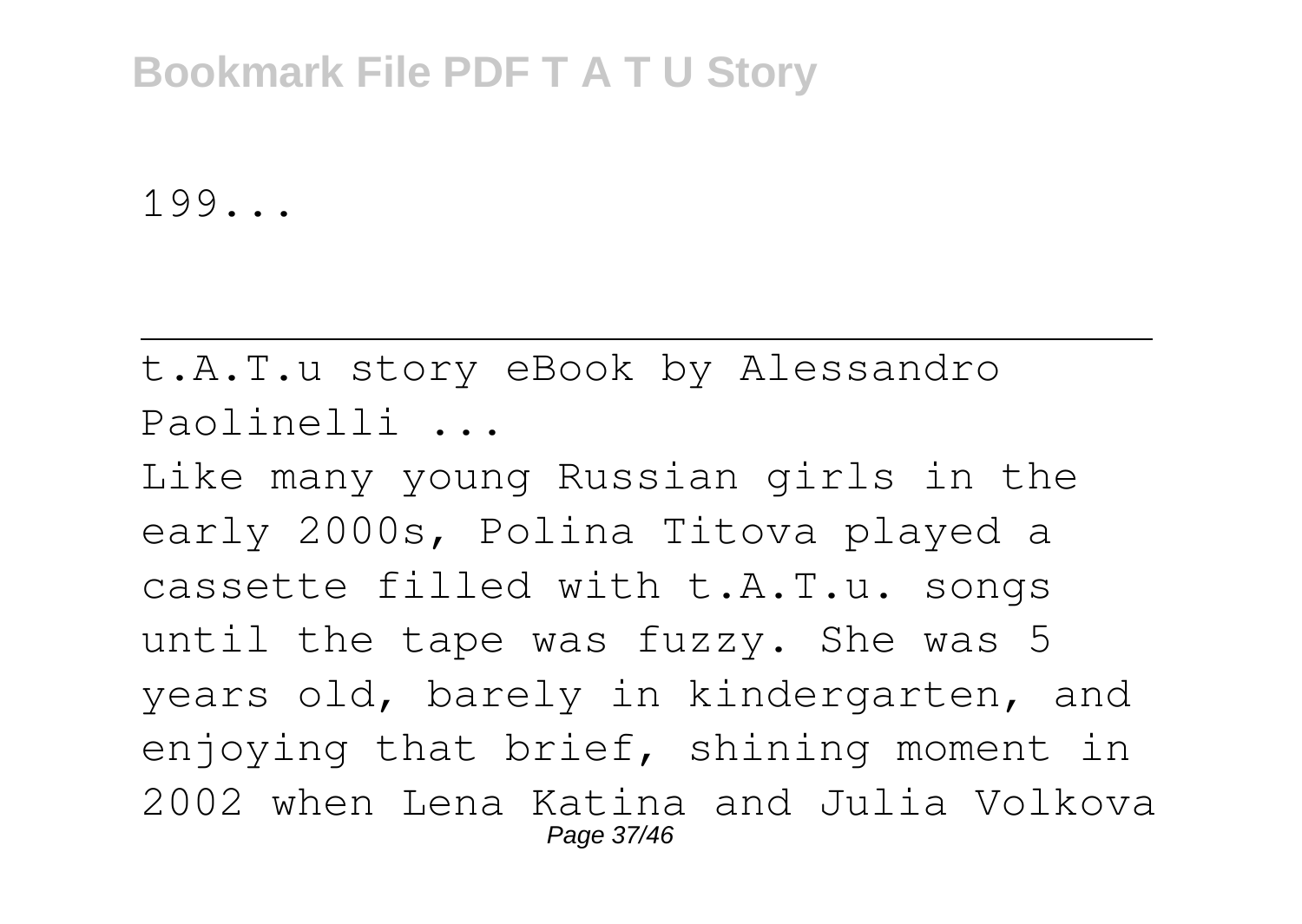earned an unprecedented stay in the global consciousness.

How the Fake Lesbians of t.A.T.u. Changed Queerness in ... t.A.T.u.ista • t.A.T.u. • fp since 9th August 2017 • @lenakatina:  $x21/\overline{?}x7/\overline{?}x7$  Story  $x54/in$  story  $x2$  • @official\_juliavolkova: ×3/?? Story ×3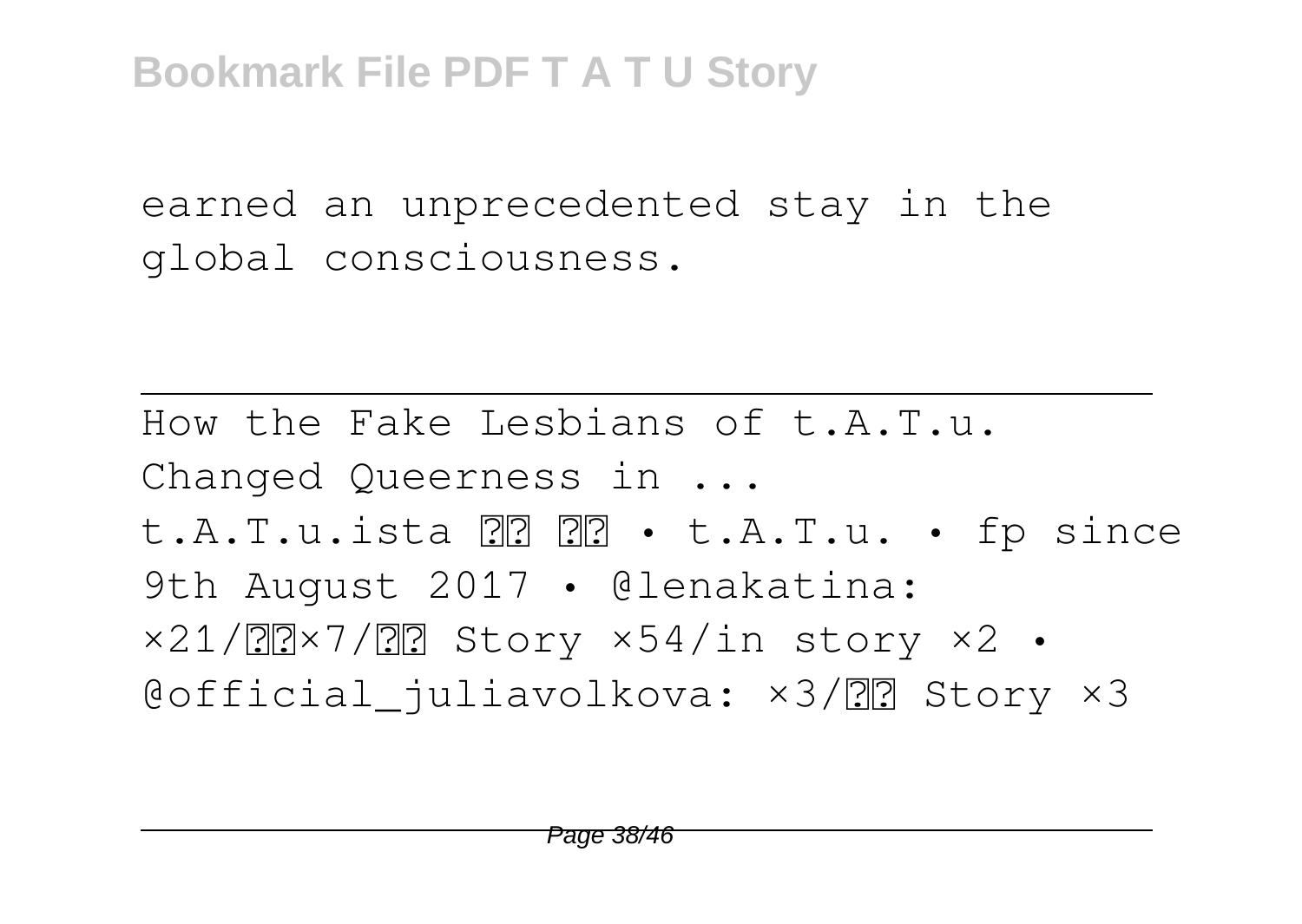t.A.T.u.ista (@t.a.t.u\_for.ever) • Instagram photos ...

t a t u story t.A.T.u. was a Russian music duo that consisted of Lena Katina and Julia Volkova. The singers were part of children's music group Neposedy before being managed by producer and director Ivan Shapovalov and signing with Russian record label Neformat. t.A.T.u.'s debut album 200 Po Vstrechnoy was a commercial success in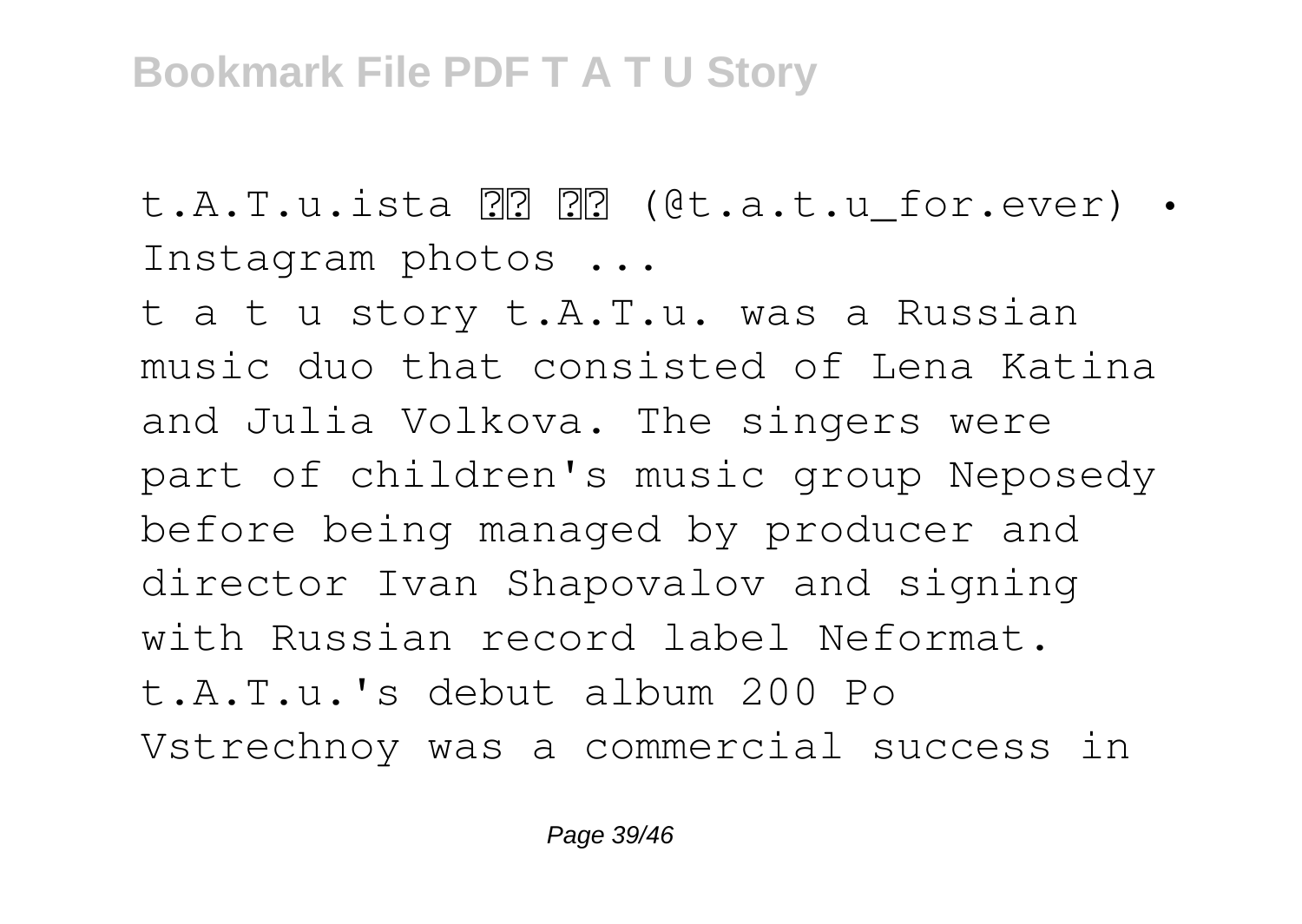T A T U Story | www.notube t.A.T.u. was a Russian pop duo formed in 1999, consisting of Lena Katina and Julia Volkova. Their first hit single was "All The Things She Said" in December 2000. The song follows the plight of a teenage girl in love with another girl, and in the music video, Katina and Volkova appear in school uniforms and romantic situations.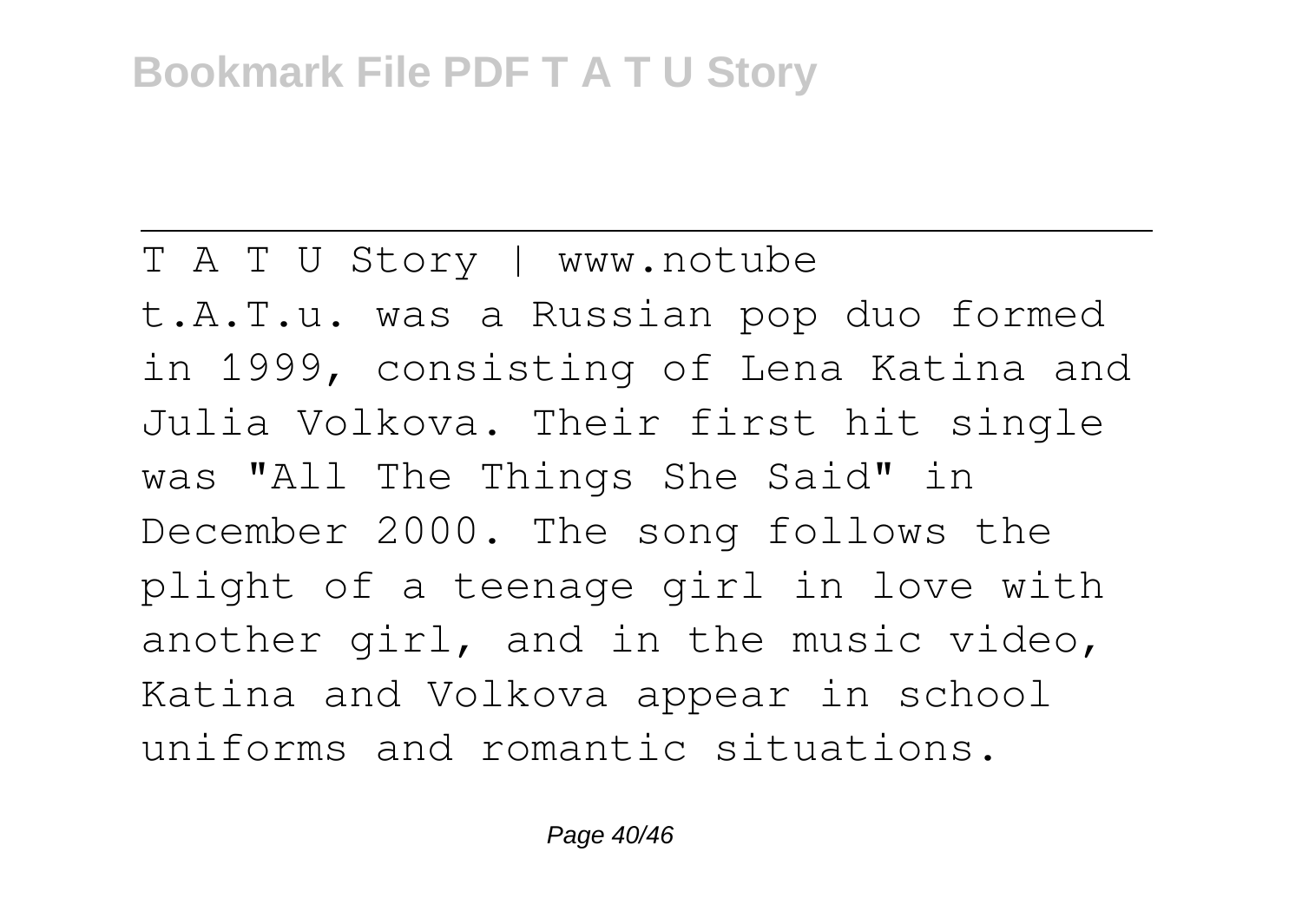T.A.T.u. Paragate (unreleased anime film starring Russian ...

t.A.T.u. story: Reconstruction of the rise and fall of the most controversial Pop duo of the 2000s: Amazon.es: Paolinelli, Alessandro, Hamdan, Kay: Libros en idiomas extranjeros t.A.T.u. story: Reconstruction of the rise and fall of the ... Read "t.A.T.u story" by Alessandro Paolinelli available from Rakuten Kobo.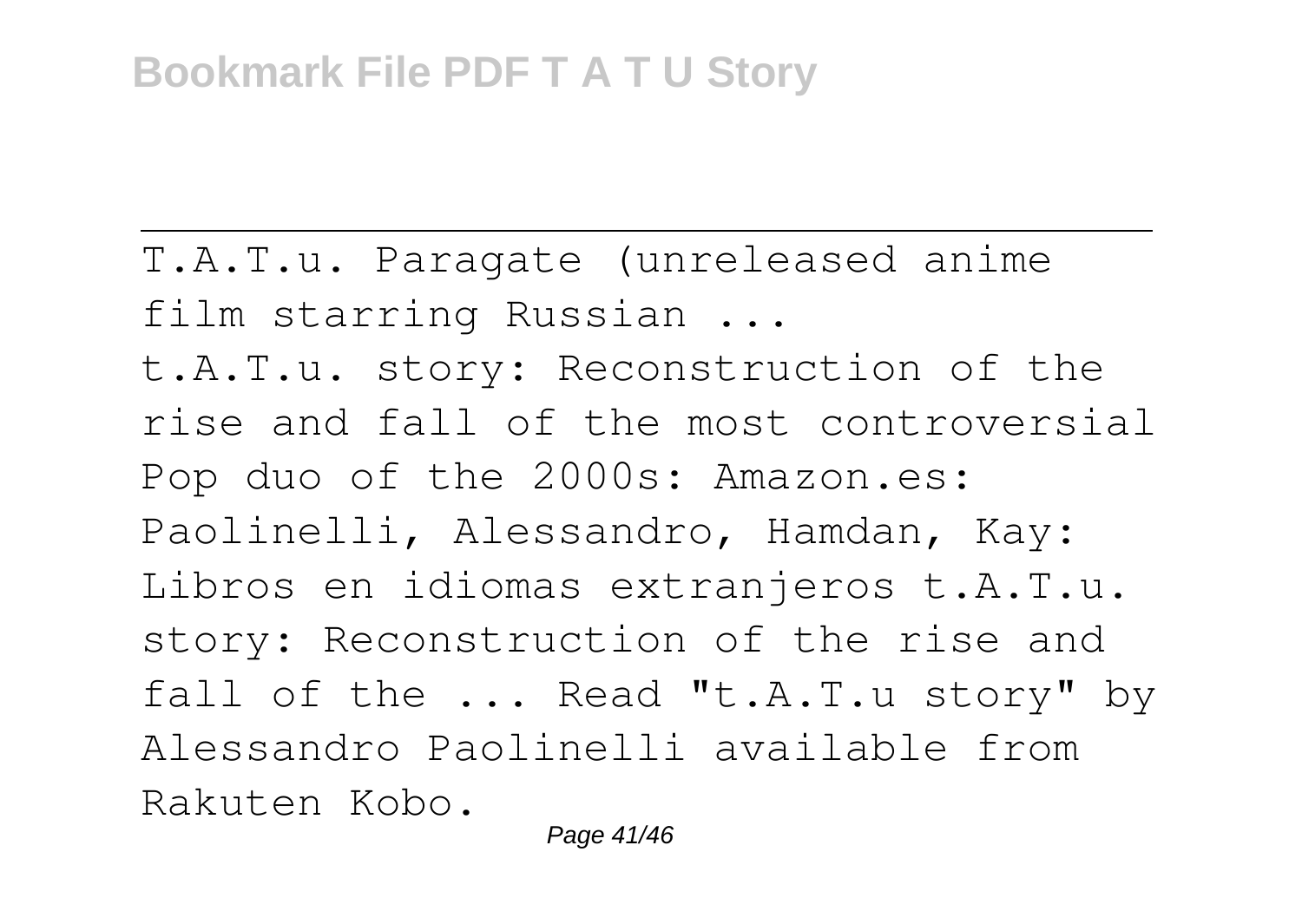#### T A T U Story

t.A.T.u. Biography (Wikipedia) t.A.T.u. (Russian: Тату, (listen)) was a Russian music duo that consisted of Lena Katina and Julia Volkova. The singers were part of children's music group Neposedy...

t.A.T.u. - New Songs, Playlists & Page 42/46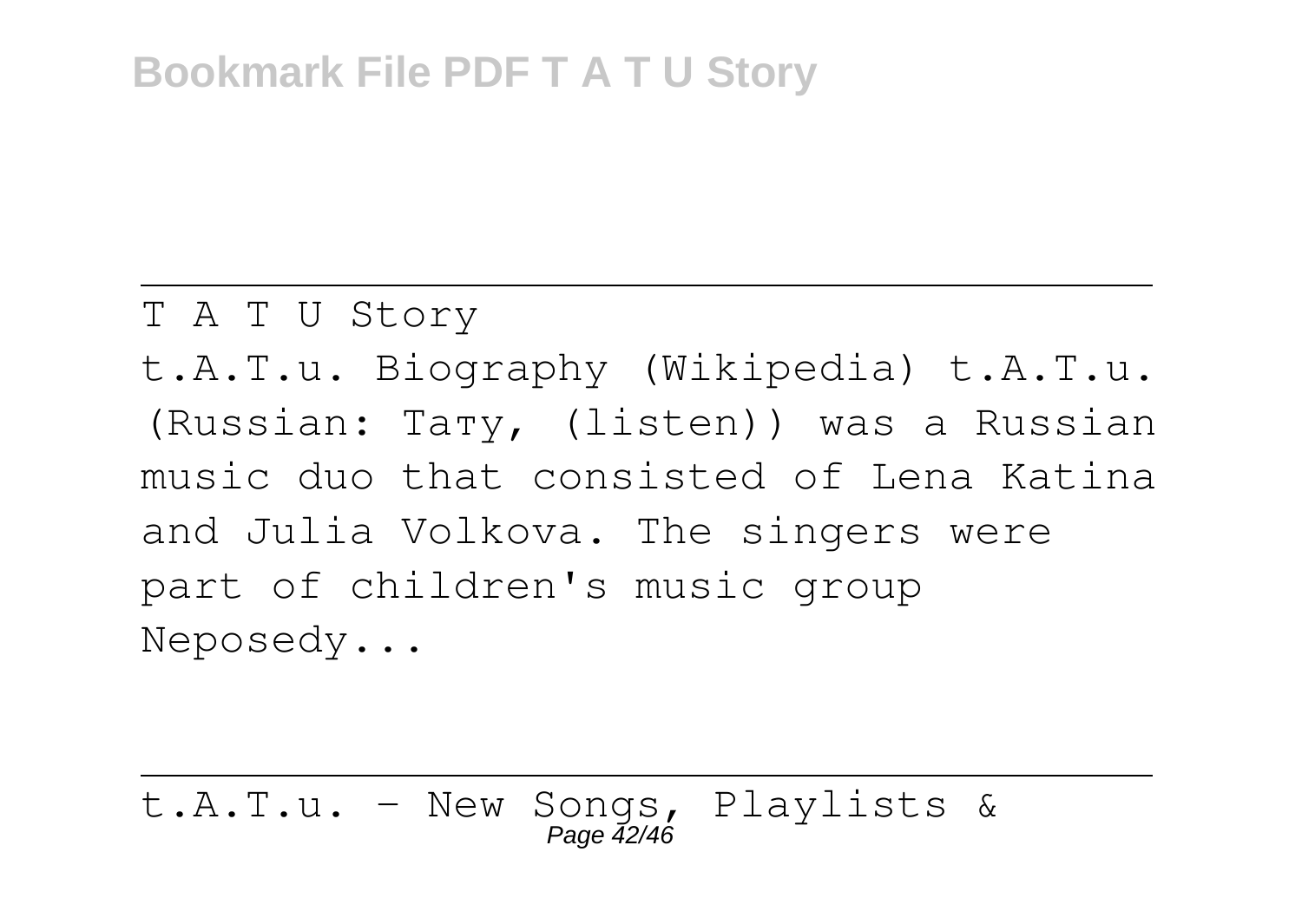```
Latest News - BBC Music
Alessandro Paolinelli with Sergio
Galoyan, composer of many t.A.T.u. hits
Patrizio Nissirio (journalist),
Alessandro Paolinelli and Sergio
Galoyan during t.A.T.u. story book
launch event in Rome
```
Author's bio | t.A.T.u. story A Florida student obsessed with the University of Tennessee wanted to Page 43/46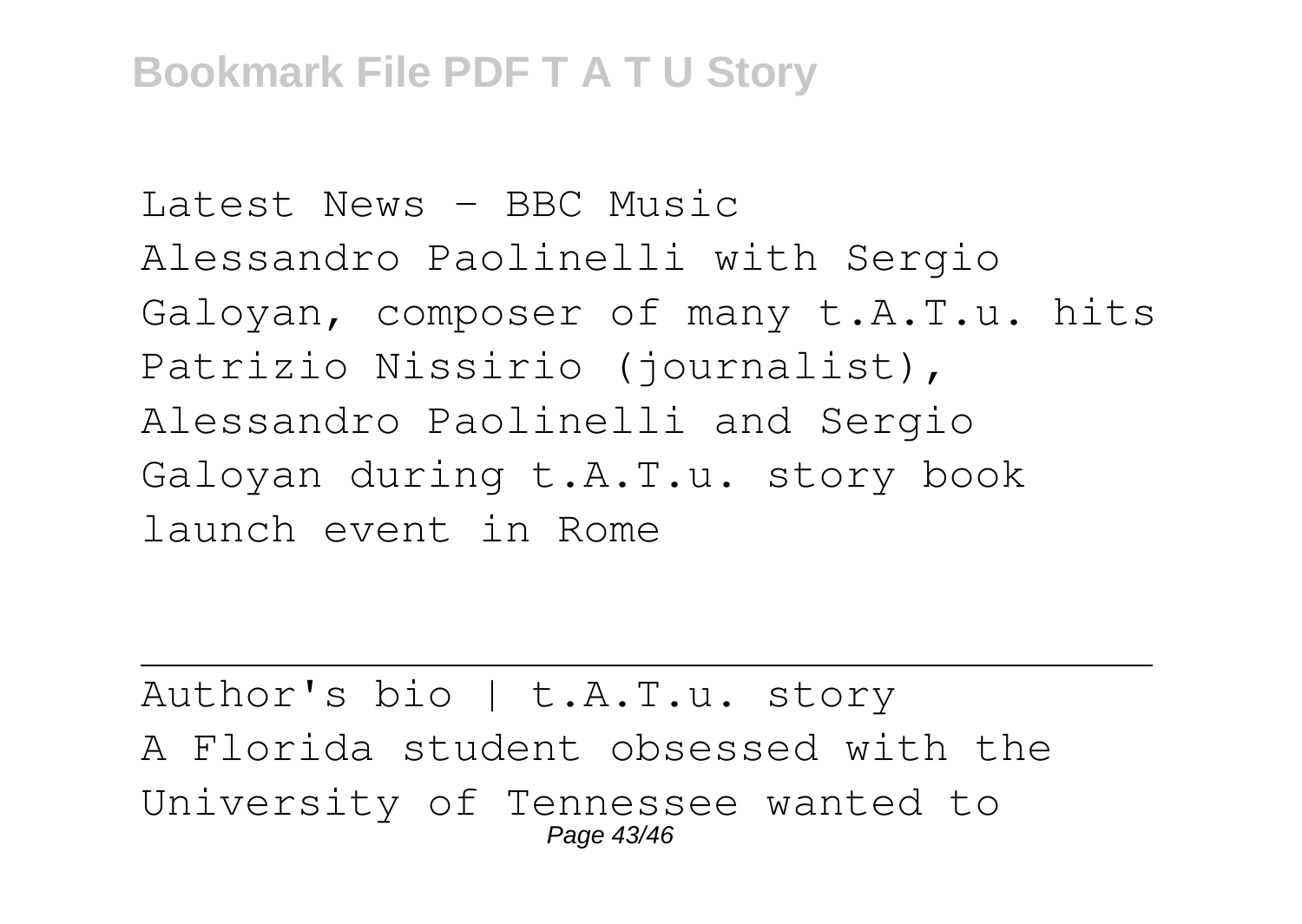represent the Volunteers during his elementary school's "College Colors Day," but didn't own any of their apparel  $-$  so he  $\ldots$ 

He was bullied for his homemade University of Tennessee T ... The true, detailed lives of the girls of the Russian pop duo t.A.T.u. as they break through in their promotional tour in America.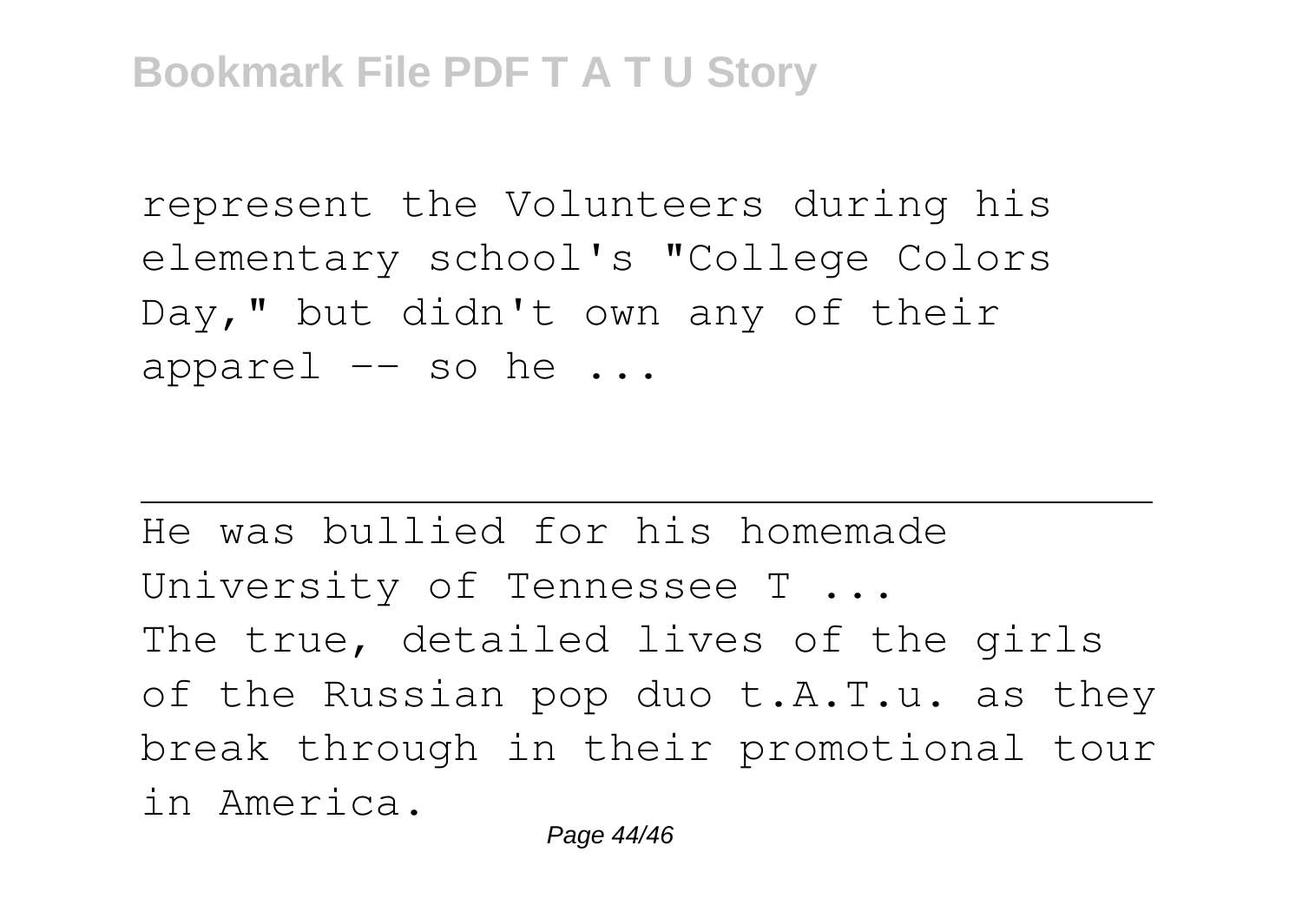Anatomy of  $T.A.T.U.$  (2003) - IMDb About t.A.T.u. Assembled by former TVcommercial producer Ivan Shapovalov after auditioning hundreds of candidates at Moscow's Mostfilm studios, t.A.T.u. (aka Taty) comprised Julia Olegovna Volkova (aka Julia Volkova; born 1985) and Elena Sergeevna Katina (aka Lena Katina; born 1984). Named after an internationally Page 45/46